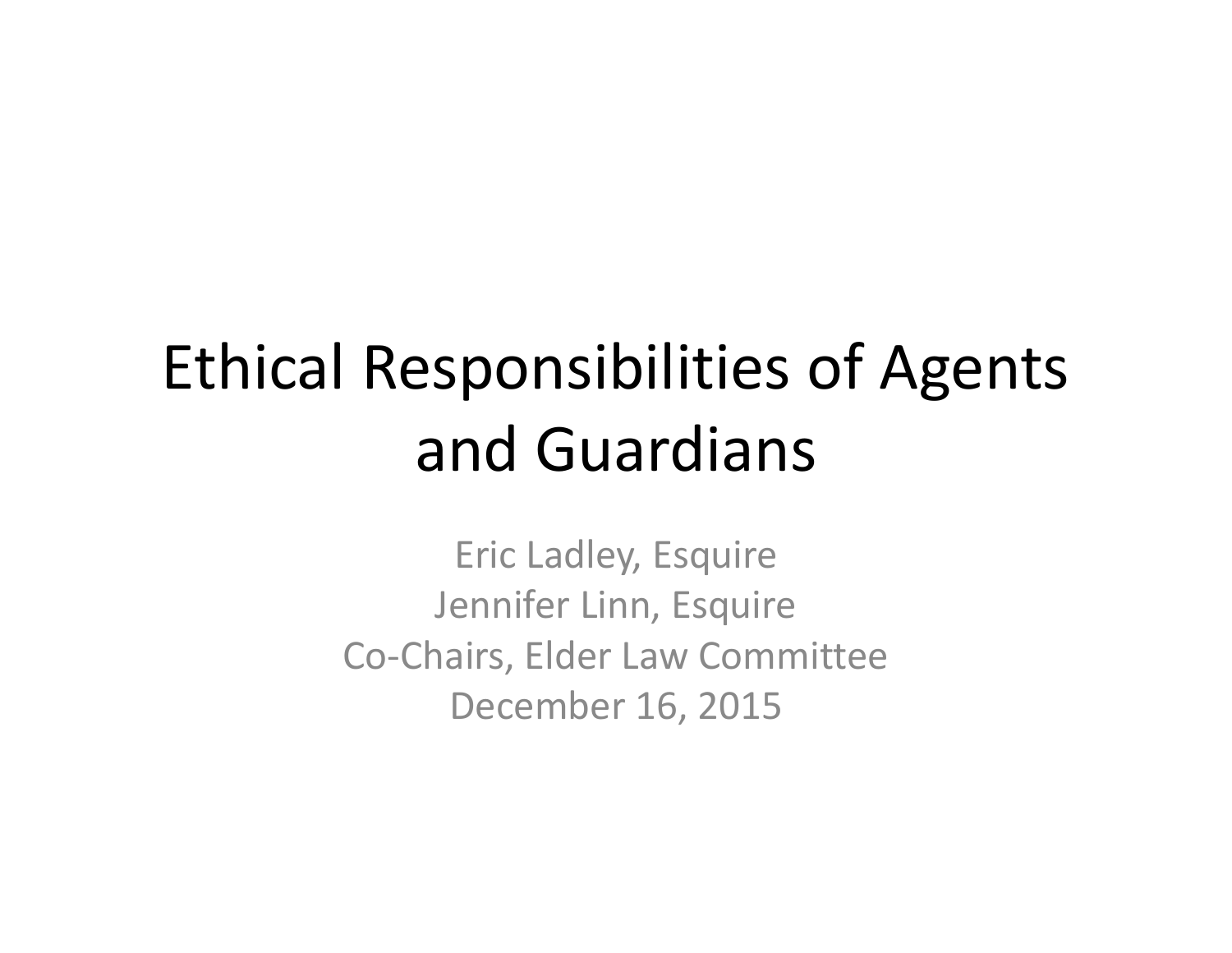- Research suggests one out of every 10 people, age 60 and older who live at home, suffer abuse, neglect, or exploitation.
	- – Only one in 24 cases of elder abuse is reported to authorities
- 44% of nursing home residents report having been abused, and 95% report that they or another resident had been neglected.\*
- \* Elder Law Task Force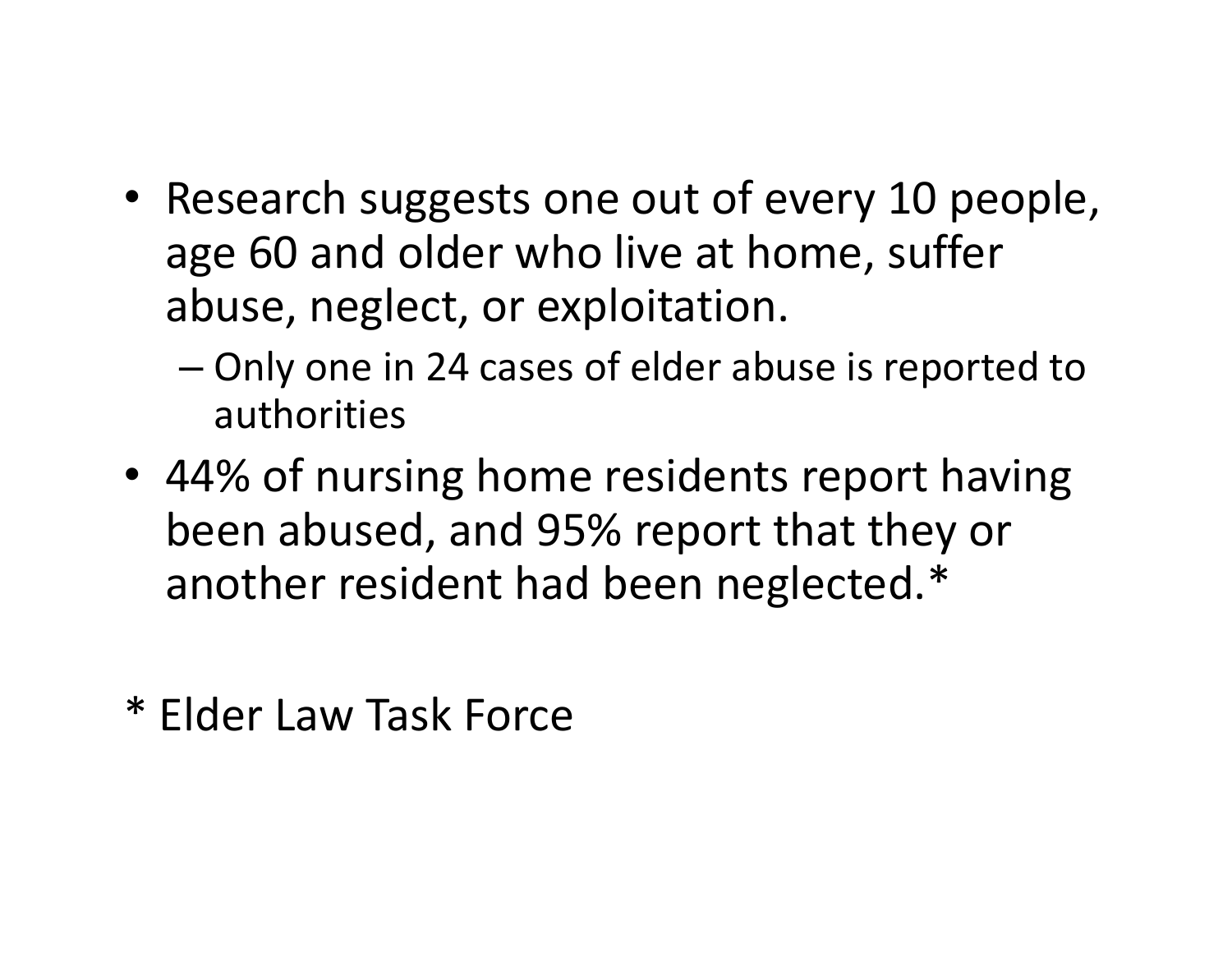#### POA vs. Guardianship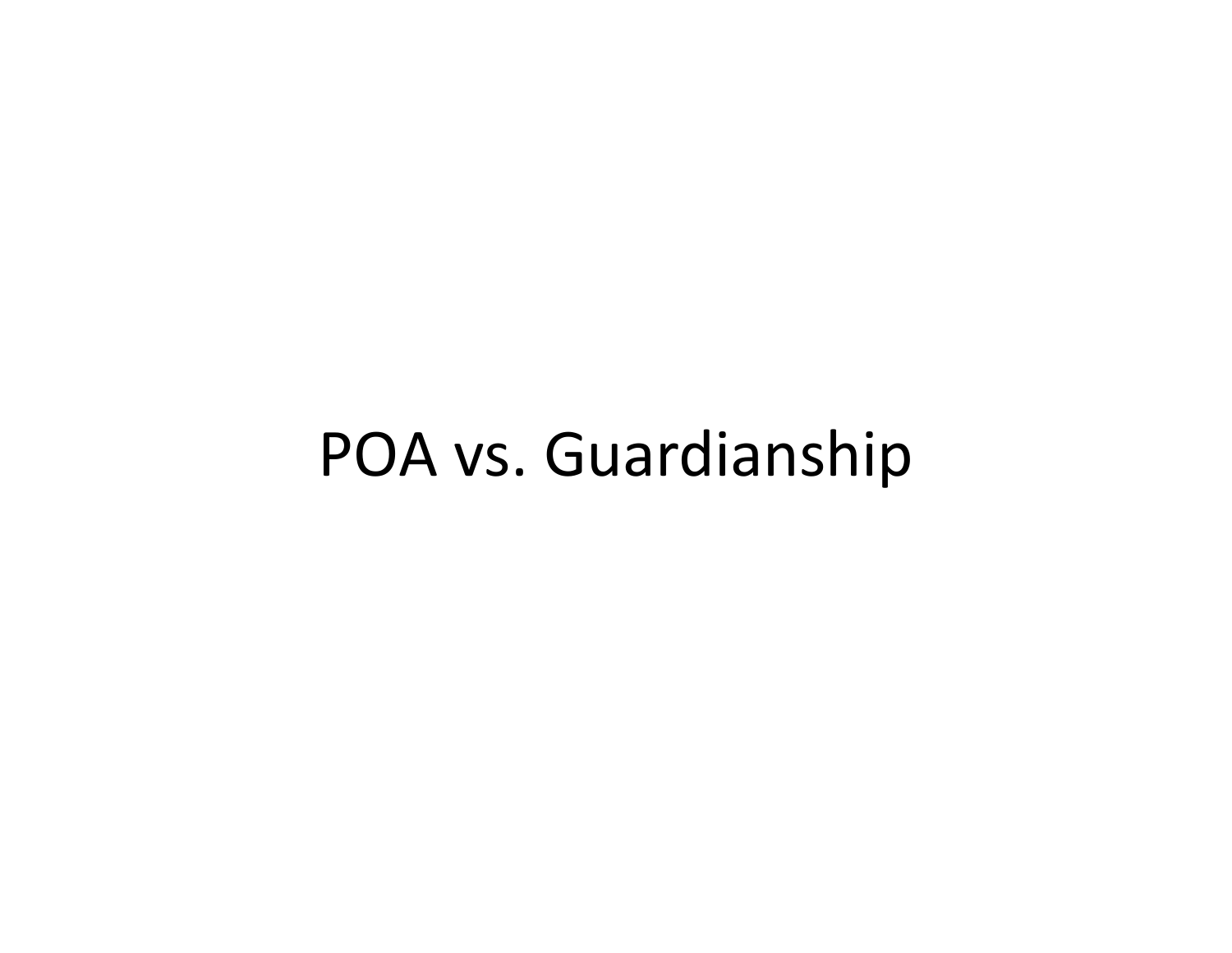When an individual attains 18 years of age, the law permits him or her to make legal decisions for himself or herself with regard to his or her health care and finances.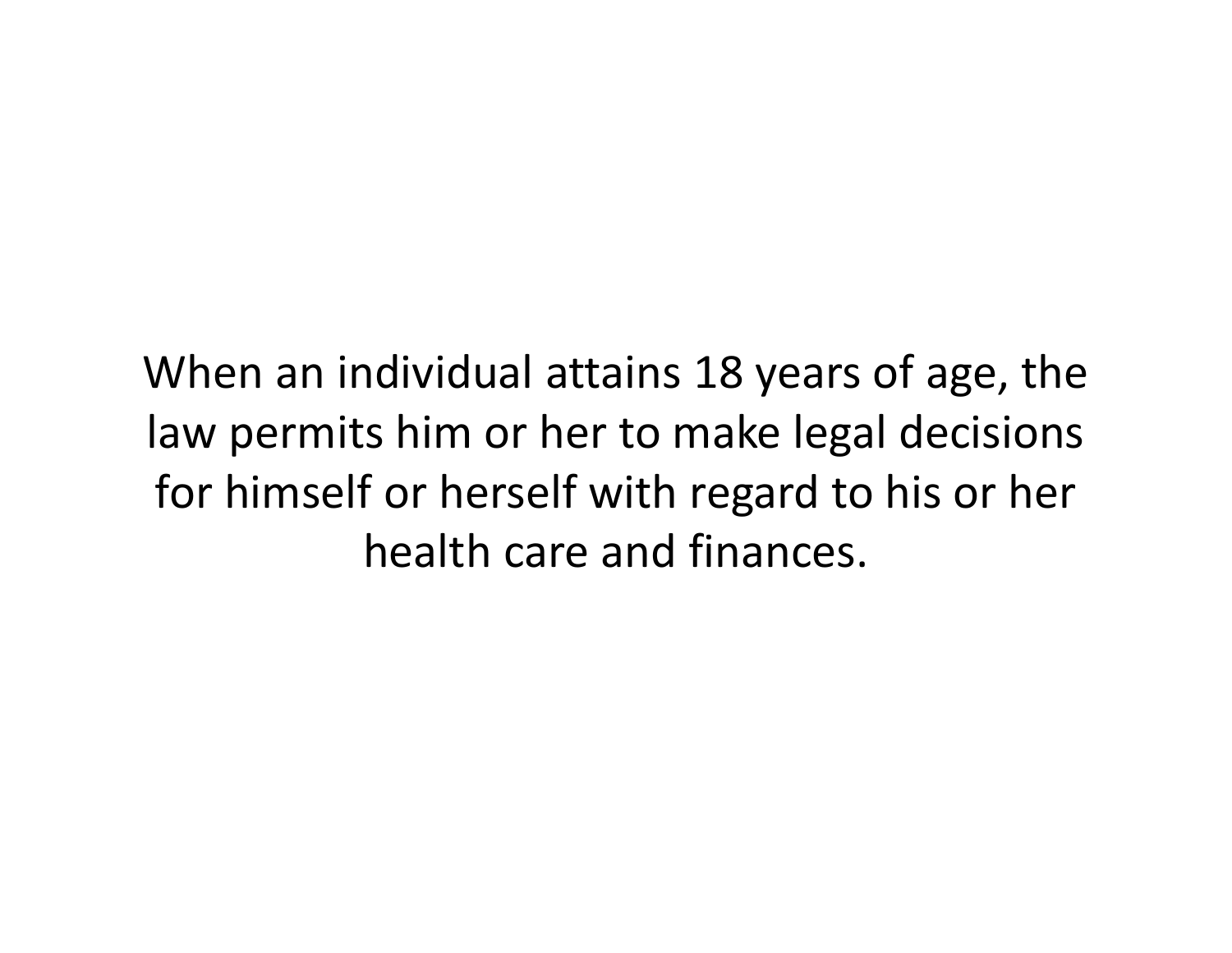#### Financial POA

- "The purpose is to give the person you designate broad powers to handle your property, which may include powers to sell or otherwise dispose of any real or personal property without advance notice to you or approval by you."
	- THE LAW PERMITS YOU, IF YOU CHOOSE, TO GRANT BROAD AUTHORITY TO AN AGENT UNDER A POWER OF ATTORNEY, INCLUDING THE ABILITY TO GIVE AWAY ALL OF YOUR PROPERTY WHILE YOU ARE ALIVE OR TO SUBSTANTIALLY CHANGE HOW YOUR PROPERTY IS DISTRIBUTED AT YOUR DEATH.
	- – Agent's standard of care
		- Must act in accordance with principal's reasonable expectations to the extent known, and if not known, in the principal's best interest
		- Must act in good faith and only within the scope of the authority granted in the document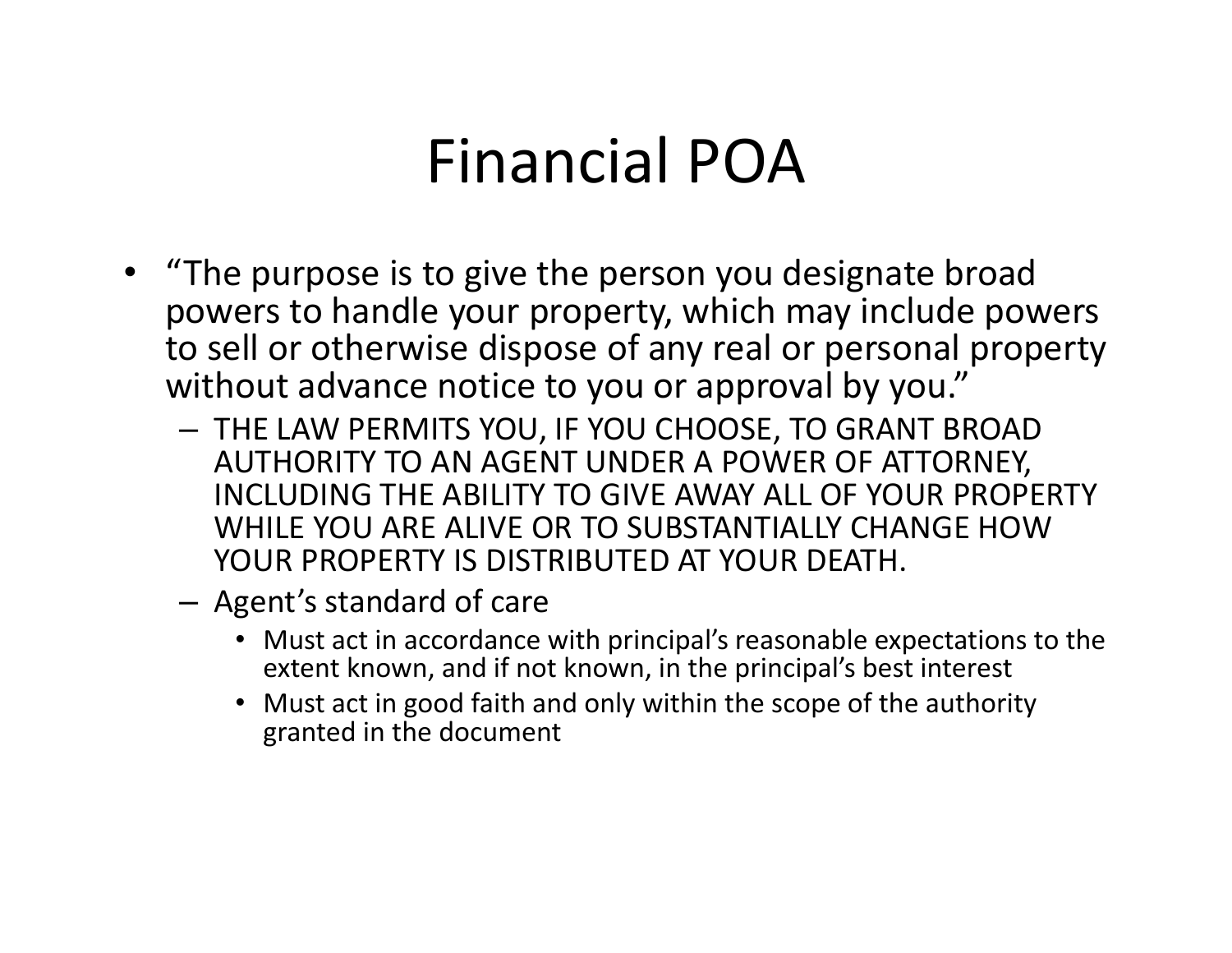#### Health Care POA

- 3 tiered approach to decision making
	- – Agent should discuss specifics of proposed medical care and treatment with principal if principal can communicate in any meaningful way;
	- –- If principal cannot give informed consent, agent shall give or withhold consent to treatment based upon choices principal made while competent;
	- –– If no preferences were expressed by principal, agent should make the decision based on what agent believes to be in principal's best interests.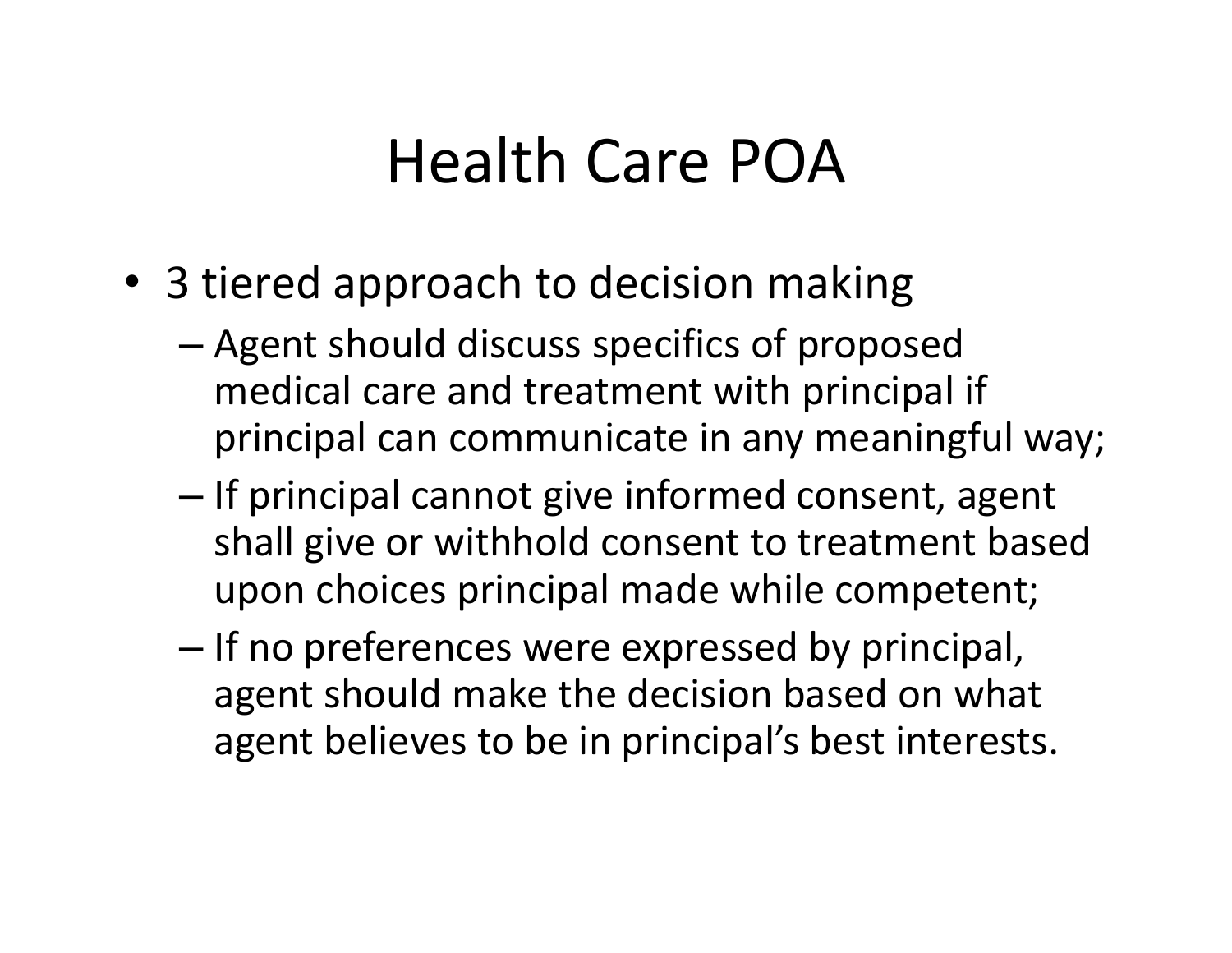### Guardianship

- When an individual over age 18 is incapable of making medical decisions or handling his or her financial affairs, and is unable to appoint an Agent, a petition must be filed to have a judge declare the person incapacitated and appoint a guardian of the person and/or estate.
	- – $-$  Incapacitated person is an "adult whose ability to receive and evaluate information effectively and communicate decisions in any way is impaired to such a significant extent that he is partially or totally unable to manage his financial resources or to meet essential requirements for his health and safety." 20 Pa.C.S. § 5501.
	- –Guardianships – expensive, lengthy, intrusive, more restrictive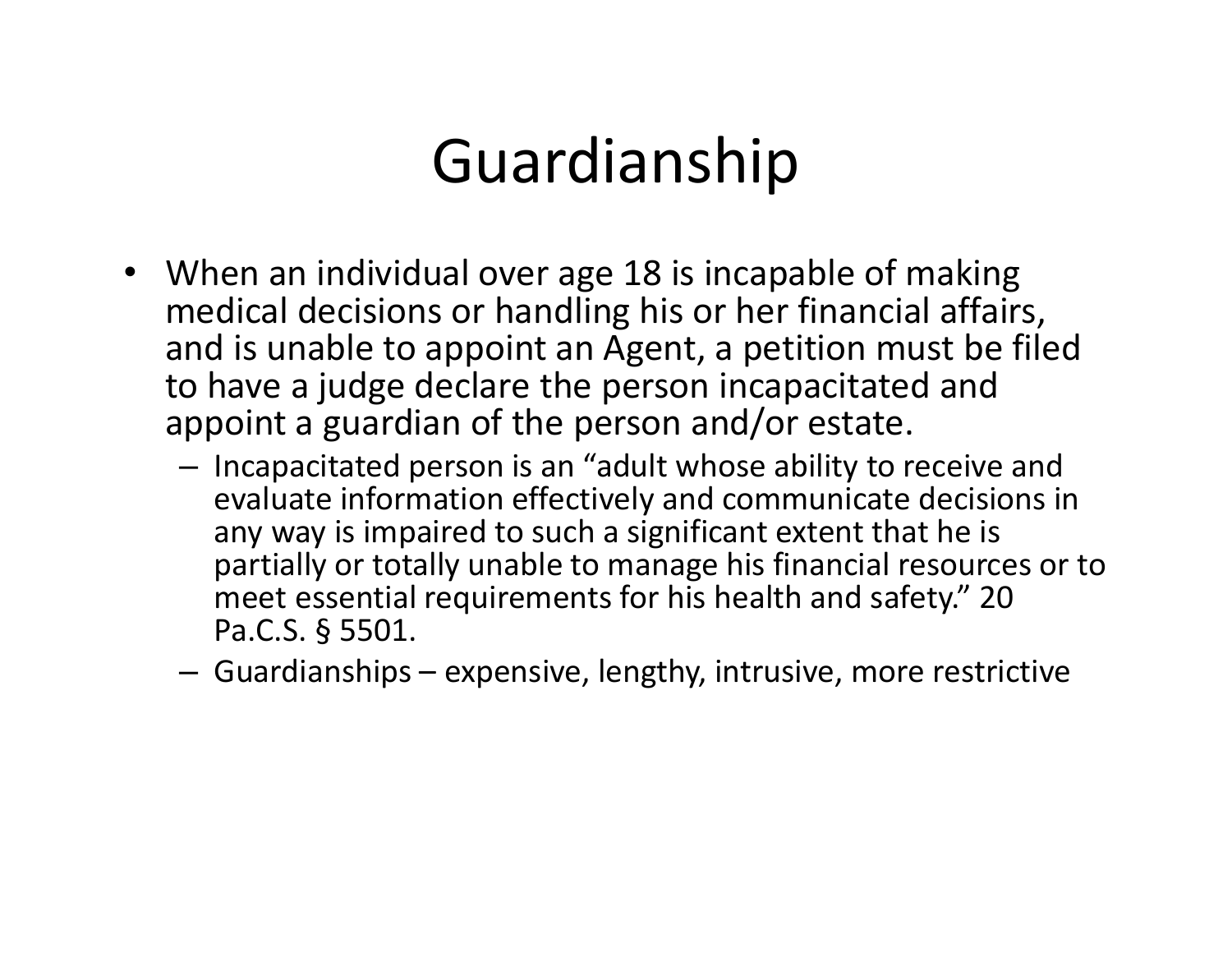#### Client Representation

- **Rule 1.14 Client with Diminished Capacity**
	- – $-$  (a) When a client's capacity to make adequately considered decisions in connection with a representation is diminished, whether because of minority, mental impairment or for some other reason, the lawyer shall, as far as reasonably possible, maintain a normal client‐lawyer relationship with the client.
	- – (b) When the lawyer reasonably believes that the client has diminished capacity, is at risk of substantial physical, financial or other harm unless action is taken and cannot adequately act in the client's own interest, the lawyer may take reasonably necessary protective action, including consulting with individuals or entities that have the ability to take action to protect the client and, in appropriate cases, seeking the appointment of a guardian ad litem, conservator or guardian.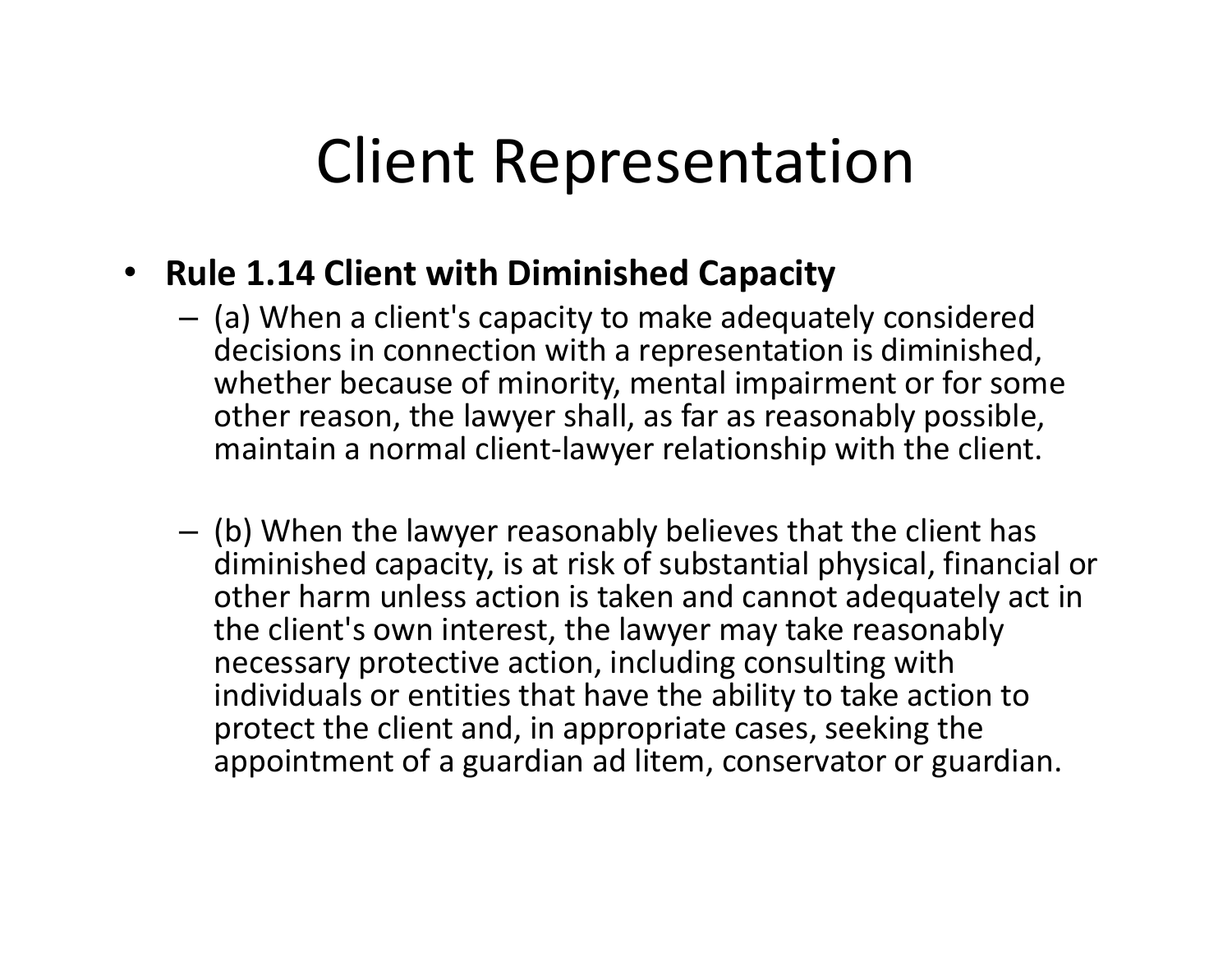#### Client Representation

#### • **Rule 2.1 Advisor**

– $-$  In representing a client, a lawyer should shall exercise independent professional judgment and render candid advice. In rendering advice, a lawyer may refer not only to law but to other considerations such as moral, economic, social and political factors, that may be relevant to the client's situation.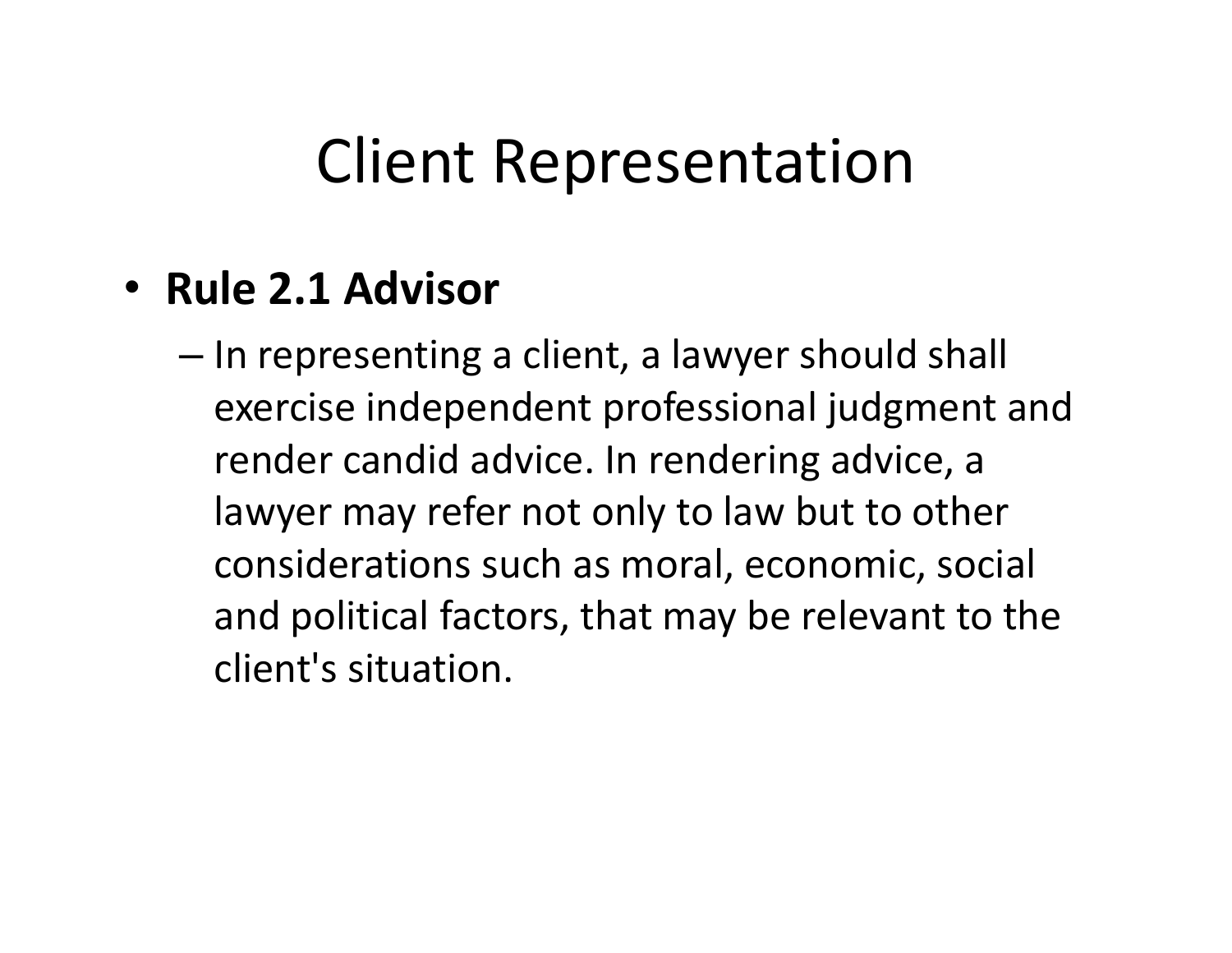#### POAs

#### $\bullet$ **20 Pa. C.S. § 5601.3 Agent's duties**

#### •Cannot waive:

- Act in accordance with the principal's reasonable expectations to the extent actually known by the agent and, otherwise, in the principal's best interest.
- Act in good faith.
- Act only within the scope of authority granted in the power of attorney (gifts and trust, 5601.4)
- • Can waive:
	- Act loyally for the principal's benefit
	- Separate funds
	- Create conflict of interest
	- Ordinary care, competence, and diligence exercised by agents
	- Recordkeeping
	- Preserve estate plan (if preserve plan consistent with principal's best interest, including taxes and government benefits)
- • Liability Protection:
	- Not liable to beneficiary of estate if act in good faith
	- If act with care, competence, and diligence, not liable if benefit
	- Absent a breach of duty to the principal, decline in property value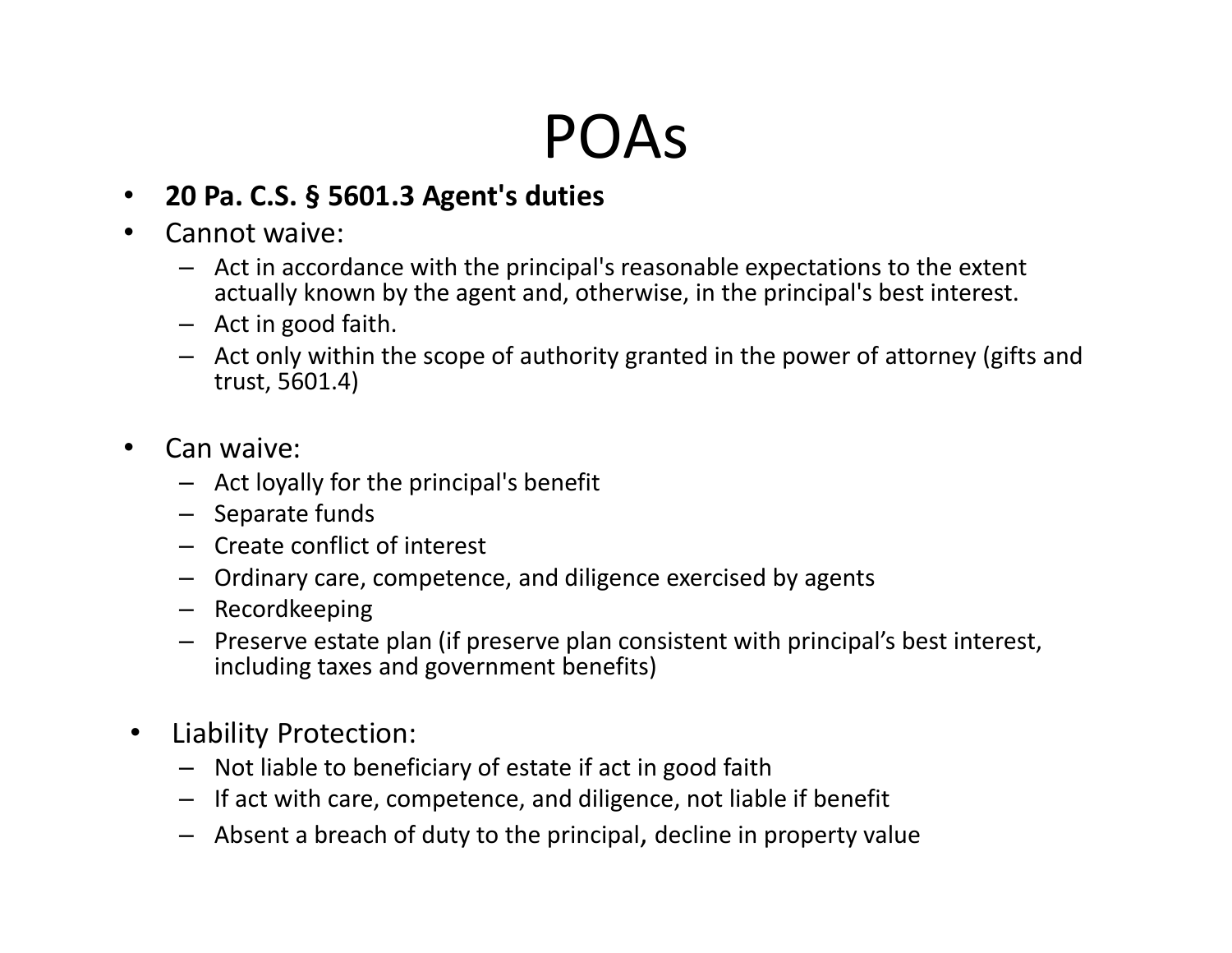A COURT CAN TAKE AWAY THE POWERS OF YOUR AGENT IF IT FINDS YOUR AGENT IS NOT ACTING PROPERLY. 20 Pa. C.S. Section 5601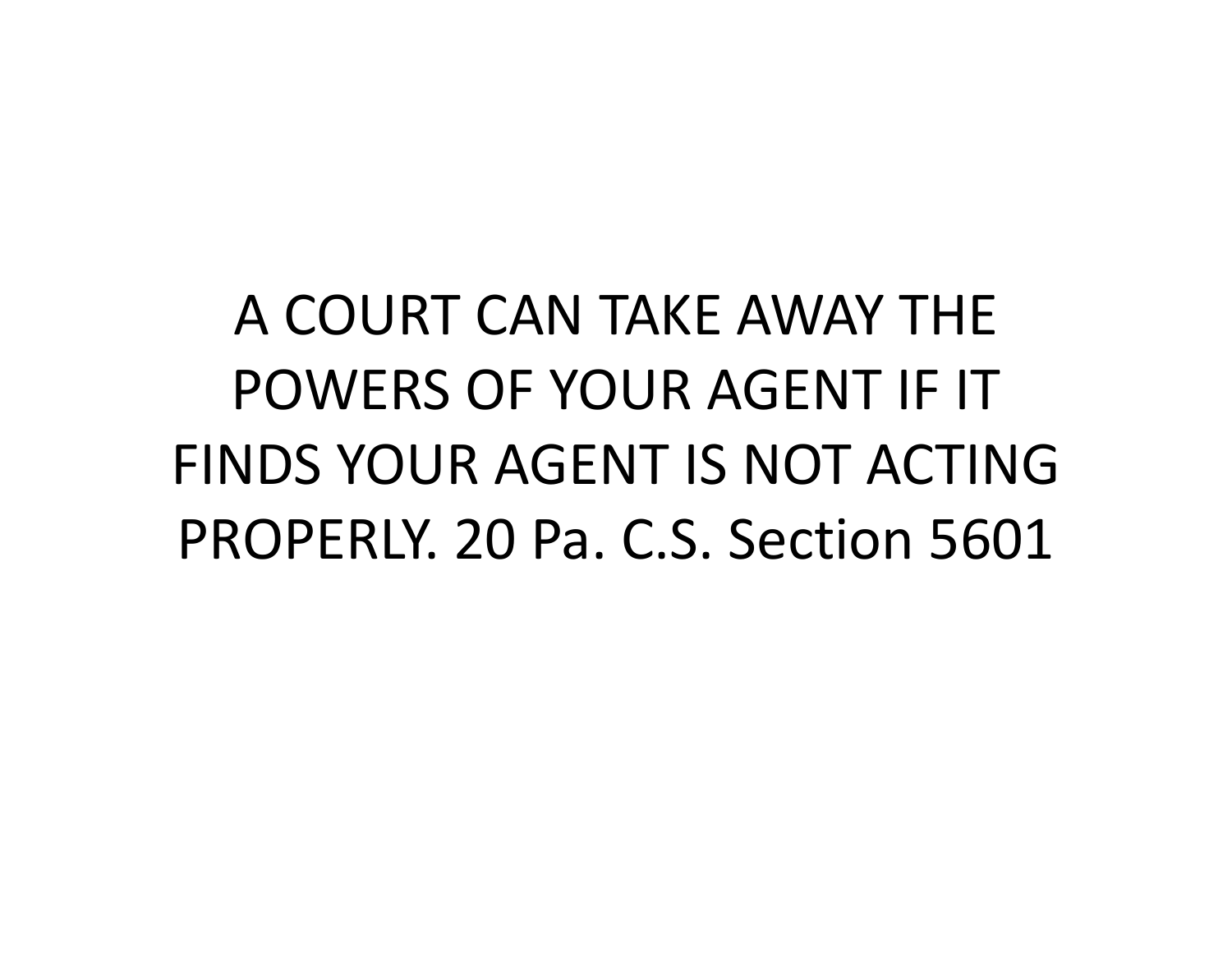#### Who can ask for an accounting?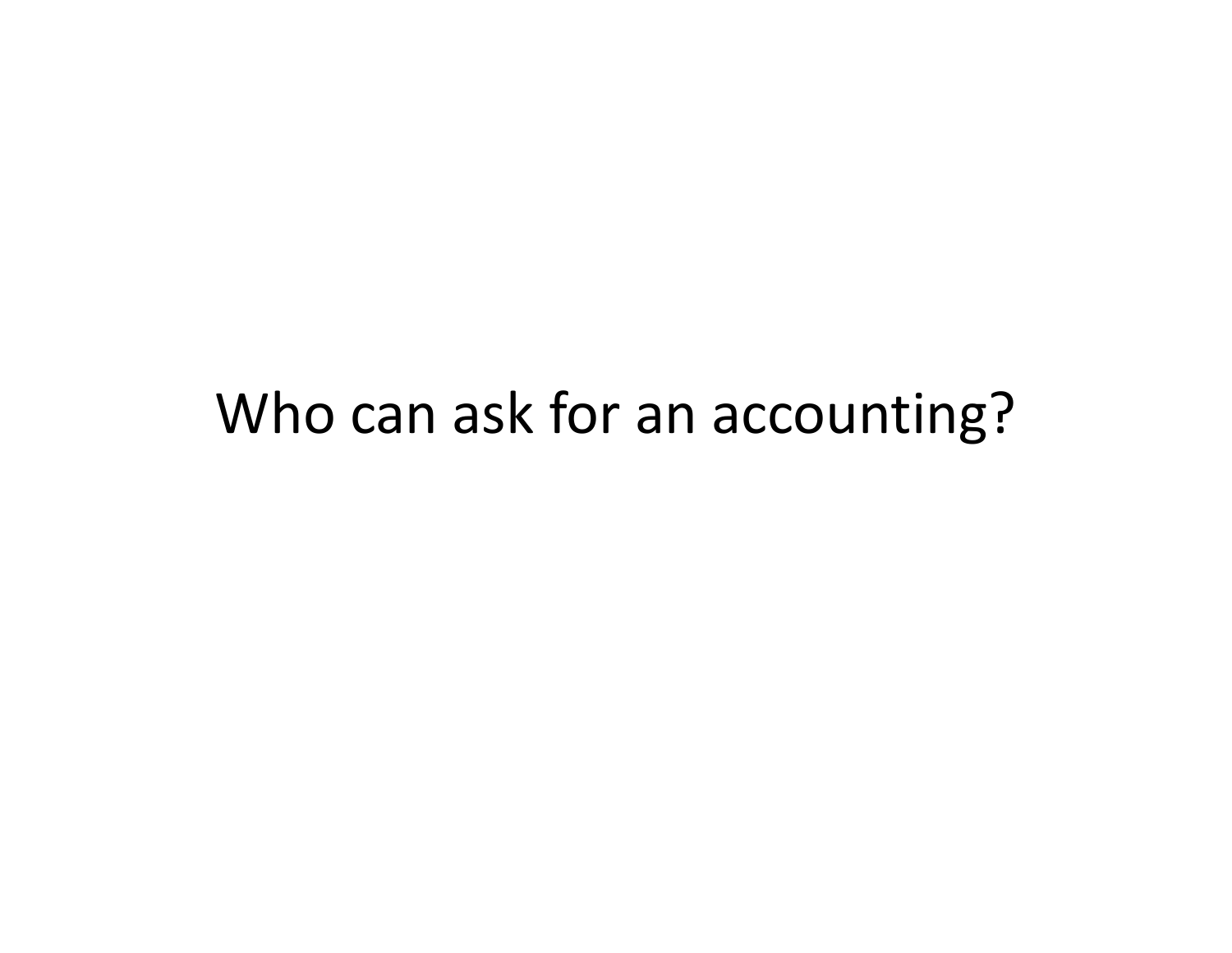#### Statute

- $\bullet$ **20 Pa. C.S. Section 5601.3(d)(1) under "Agent's duties"**
- $\bullet$  "Except as otherwise provided in the power of attorney, an agent shall not be required to disclose receipts, disbursements or transactions conducted on behalf of the principal unless ordered by a court or requested by"
	- 1. Principal
	- 2. A guardian
	- 3. Conservator
	- 4. Another fiduciary acting for the principal
	- 5. Governmental agency having authority to protect the welfare of the principal
	- 6. Upon death:
		- •The personal representative of the principal's estate;
		- •The successor in interest of the principal's estate
- •What is a successor interest?
- • Also 20 Pa.C.S. Section 5610: shall file account "whenever directed to do so" by the court (same as prior law)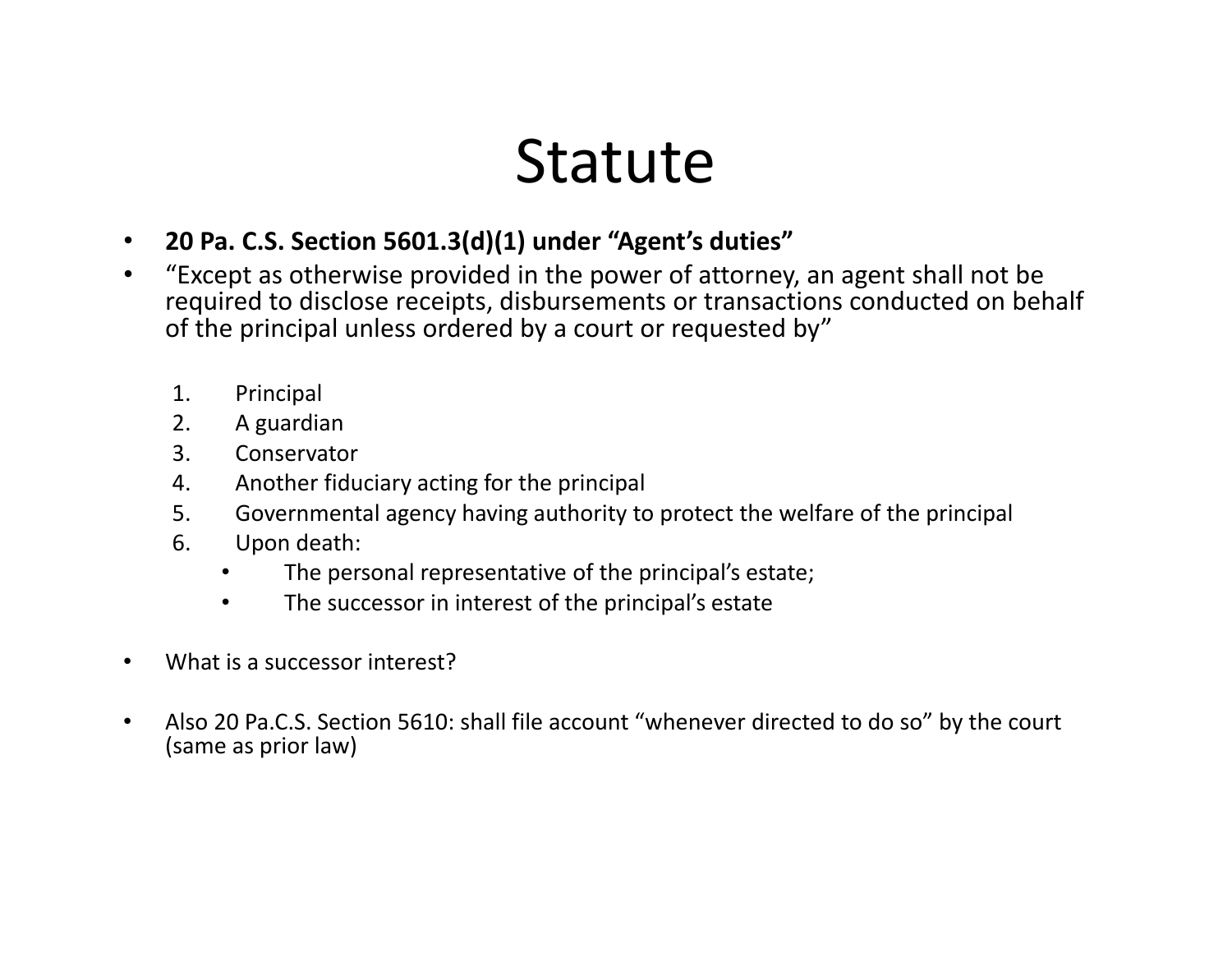#### Uniform Power of Attorney Act

#### **Section 116(a):**

- 1. The principal or agent
- 2. Guardian, conservator, or other fiduciary acting for the principal
- 3. A person authorized to make health care decisions for the principal
- 4. The principal's spouse, parent, or descendant
- 5. An individual who would qualify as a presumptive heir of the principal
- 6. A person named as a beneficiary to receive any property, benefit, or contractual right on the principal's death or as a beneficiary of a trust created by or for the principal that has a financial interest in the principal's estate
- 7. A governmental agency having regulatory authority to protect the welfare of the principal
- 8. The principal's caregiver or another person that demonstrates sufficient interest in the principal's welfare;
- 9. A person asked to accept the power of attorney

**116(b):** on motion by principal, petition shall be dismissed, unless principal lacks capacity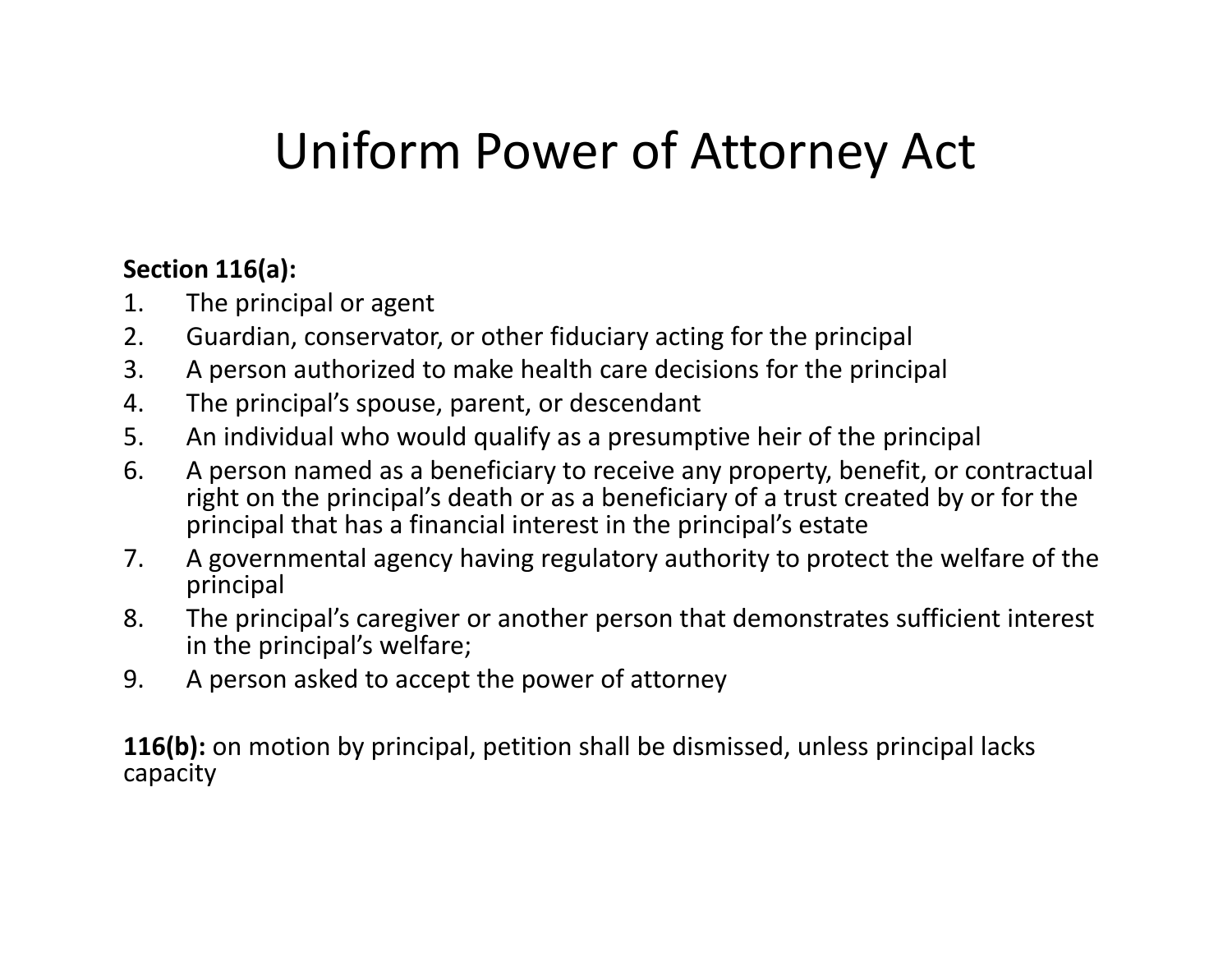#### Elder Law Task Force recommendation 100, to legislative branch, ask that UPOAA Section 116 on standing be enacted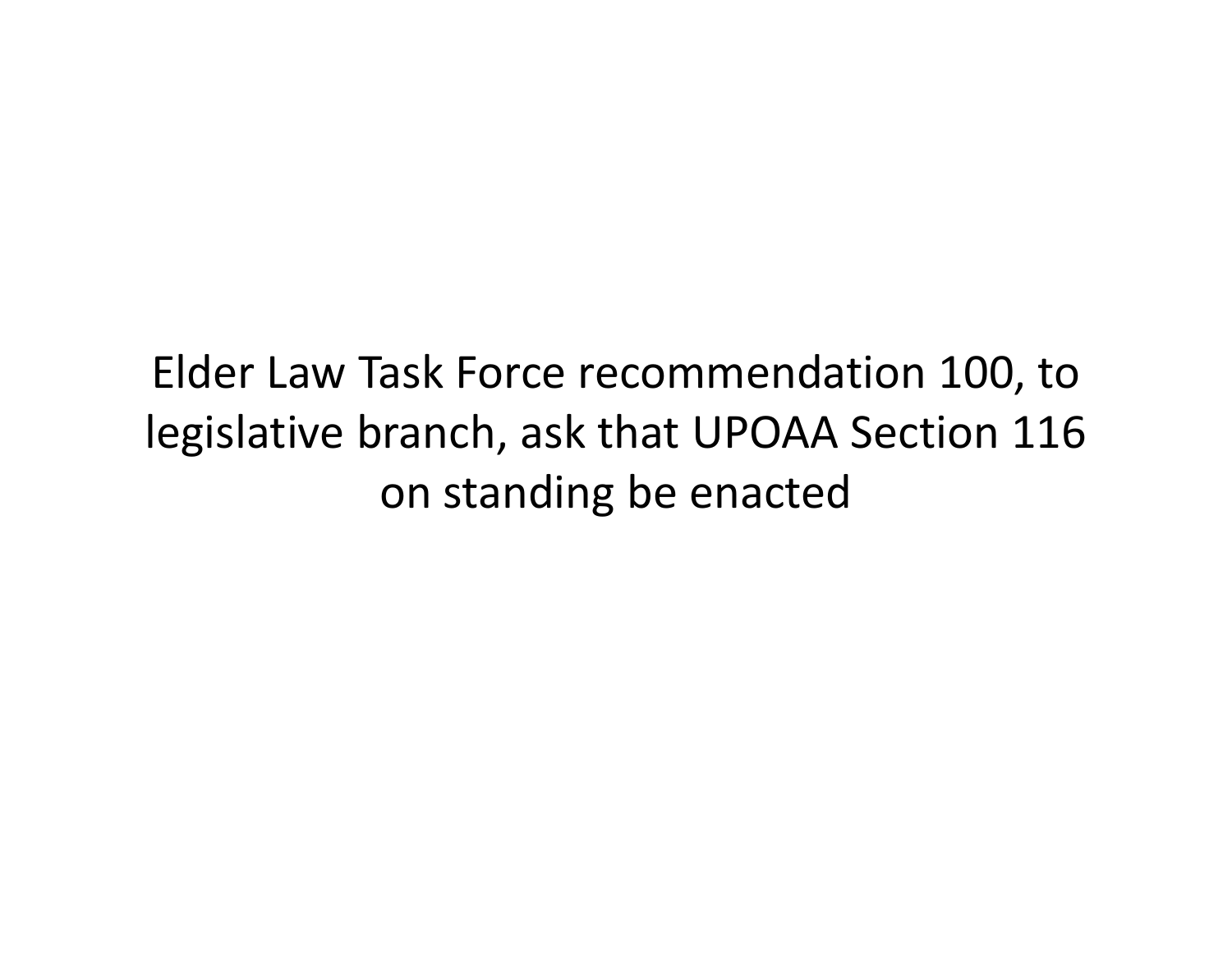#### CASE LAW

• BENEFICIARIES demanding an accounting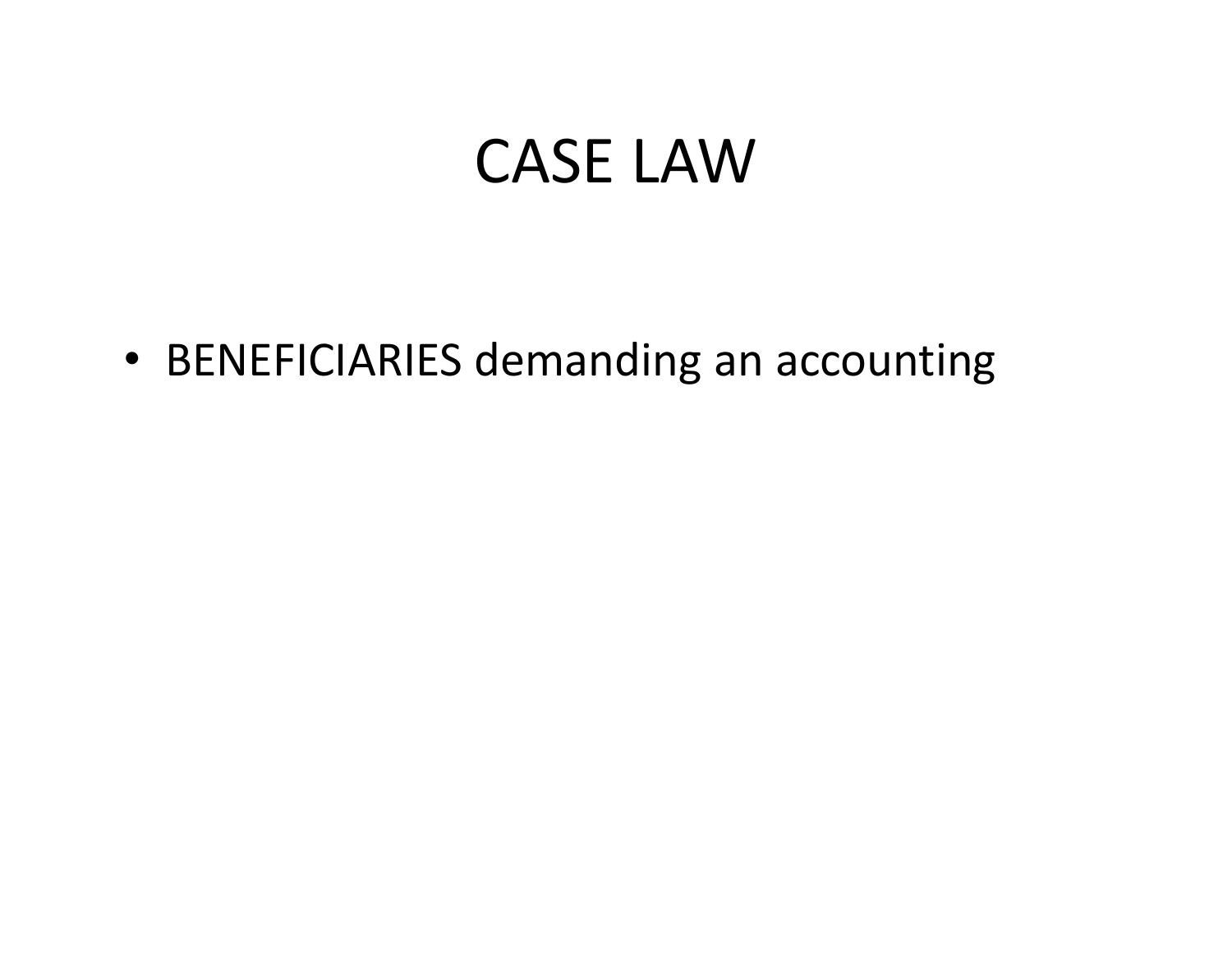#### Beneficiaries Prevail

- *In re: Fiedler*, 2015 Pa.Super. 10
- *Haskins v. Carrol*, 25 Fid. Rep. 2d. 361 (O.C. Bradford 2005)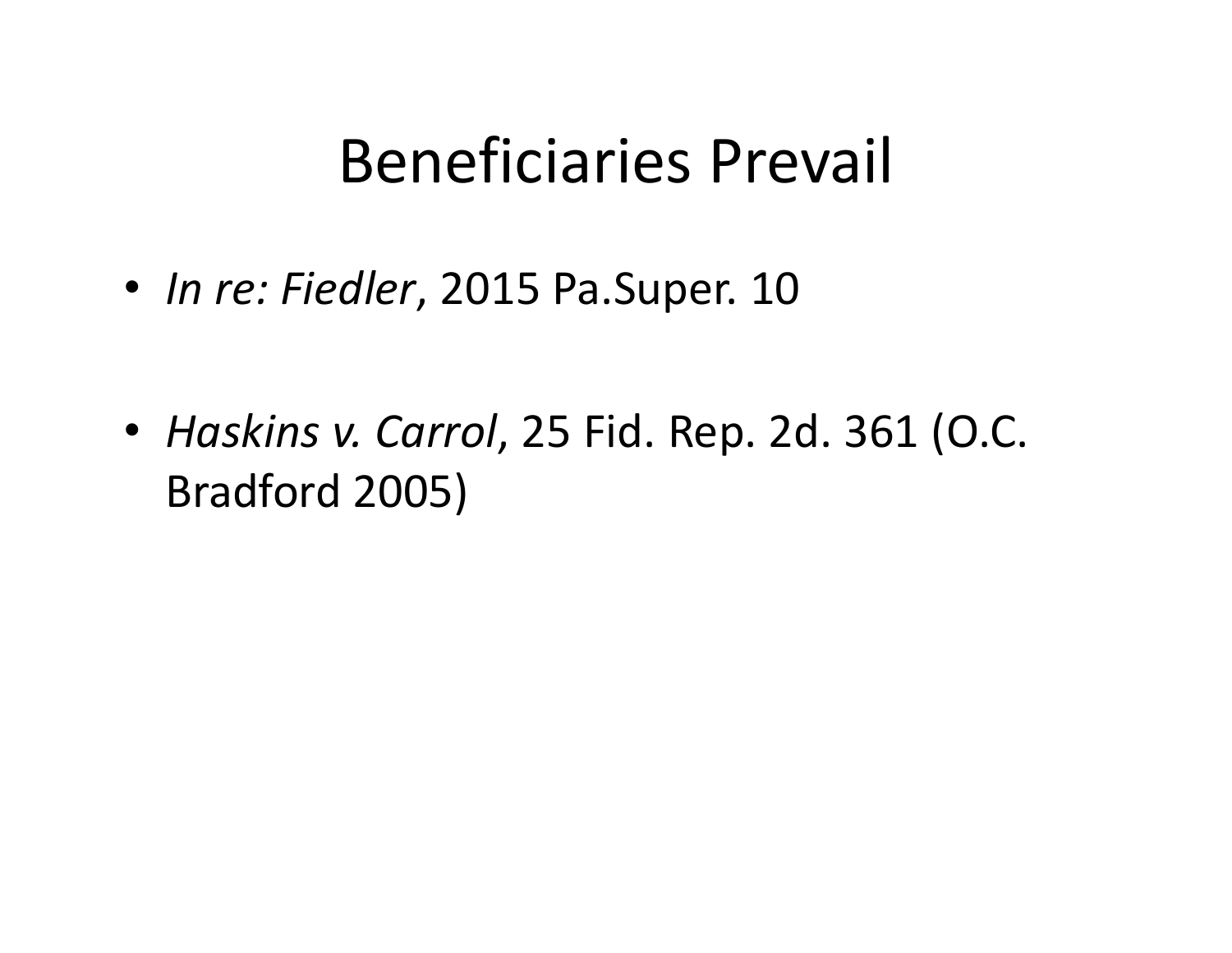#### Beneficiaries Denied

- *Griggs Estate (No. 2)*, Chester County O.C. Docket No. 1512‐0953; at mannionprior.com
- *Golub Trust*, 27 Fiduc. Rep. 2d 260, 265 (O.C. Philadelphia Co. 2006)
- *Rosewater Estate*, 25 Fiduc.Rep. 2d 83, 85 (O.C. Montgomery Co. 2005)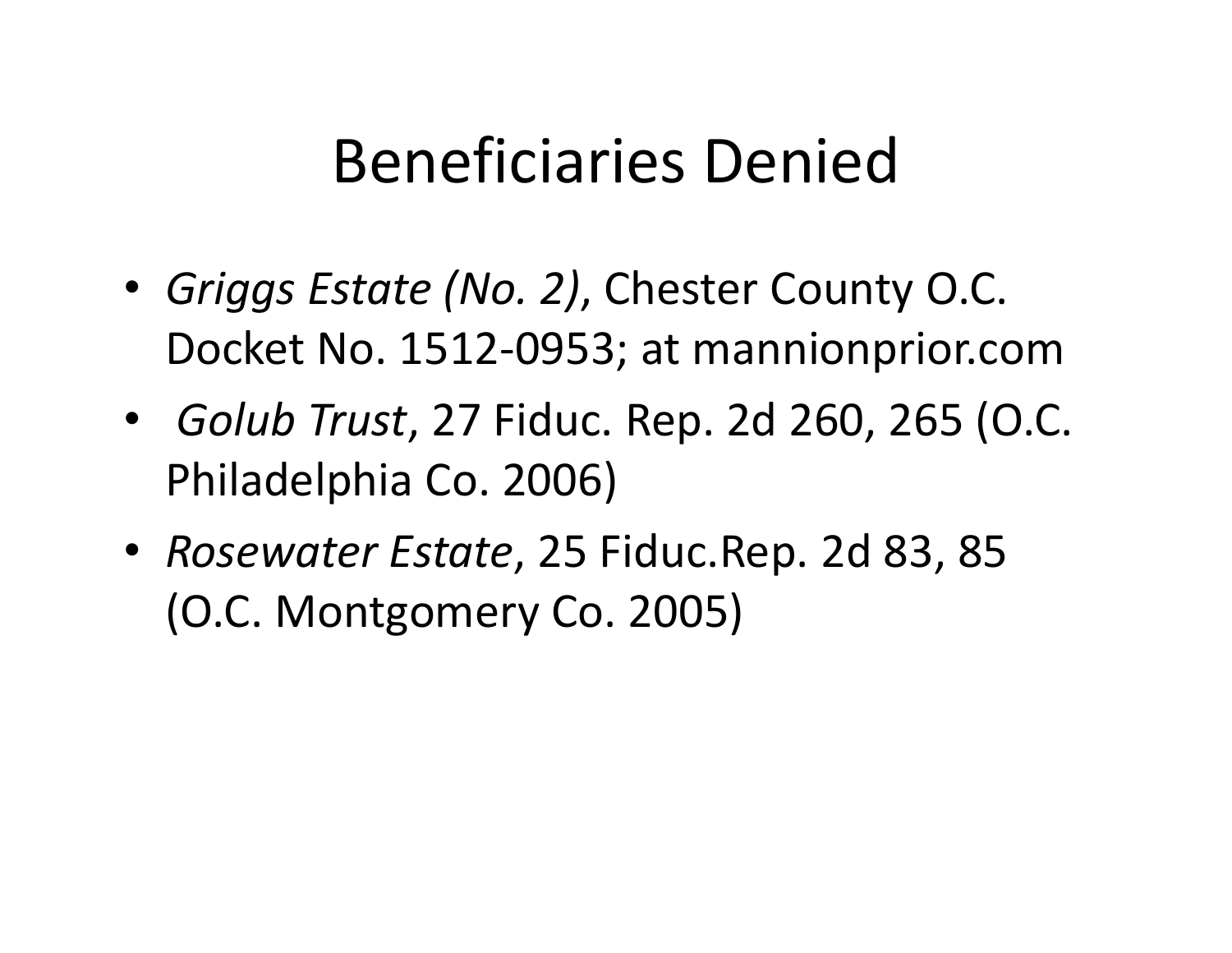### PRINCIPAL/Executor

- *In re: Estate of Slomski*, 987 A.2d 141 (Pa. 2009)
- *Vine v. Commonwealth*, 9 A.3d 1150 (Pa. 2010)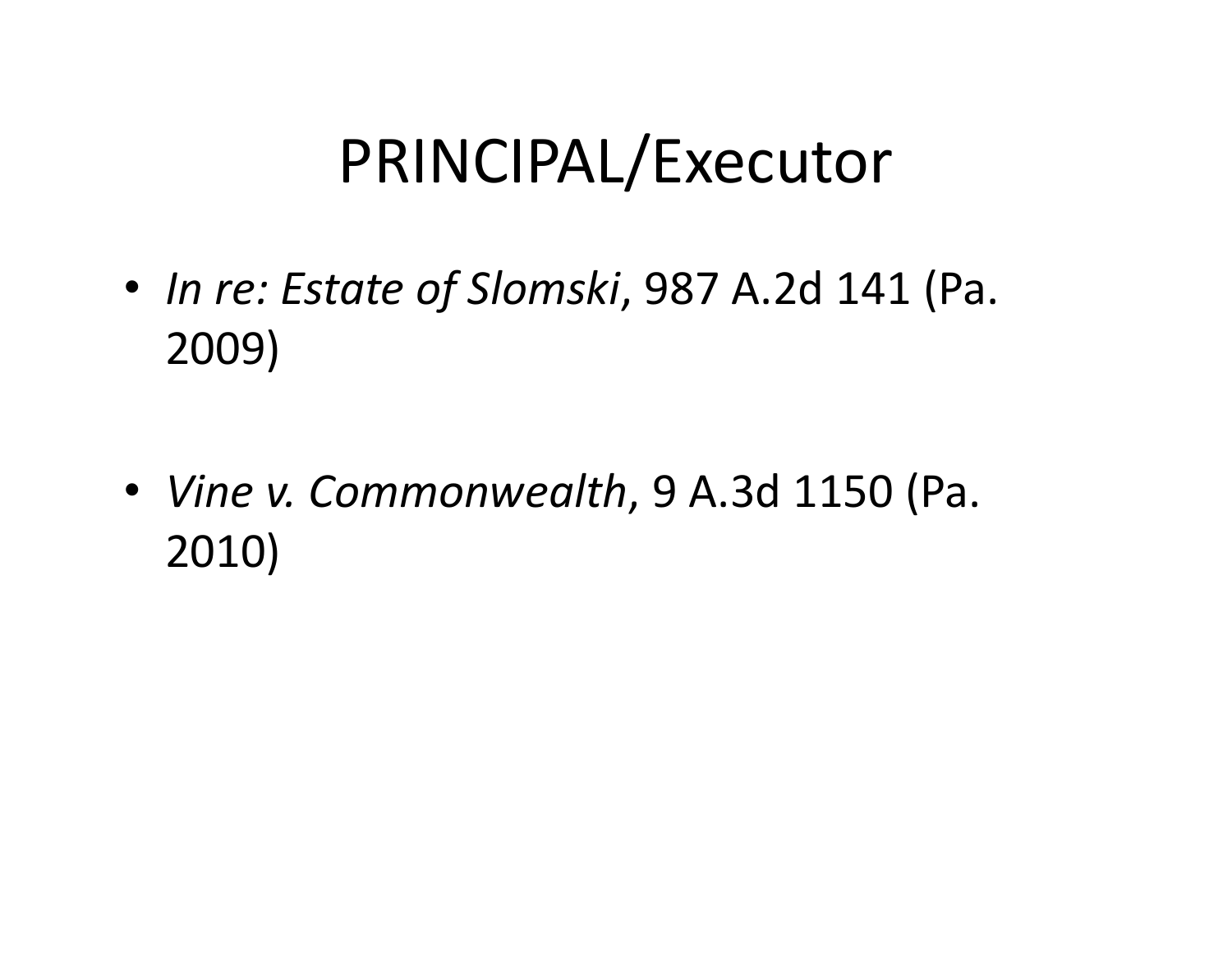#### INFORMATION THAT MUST BE REVEALED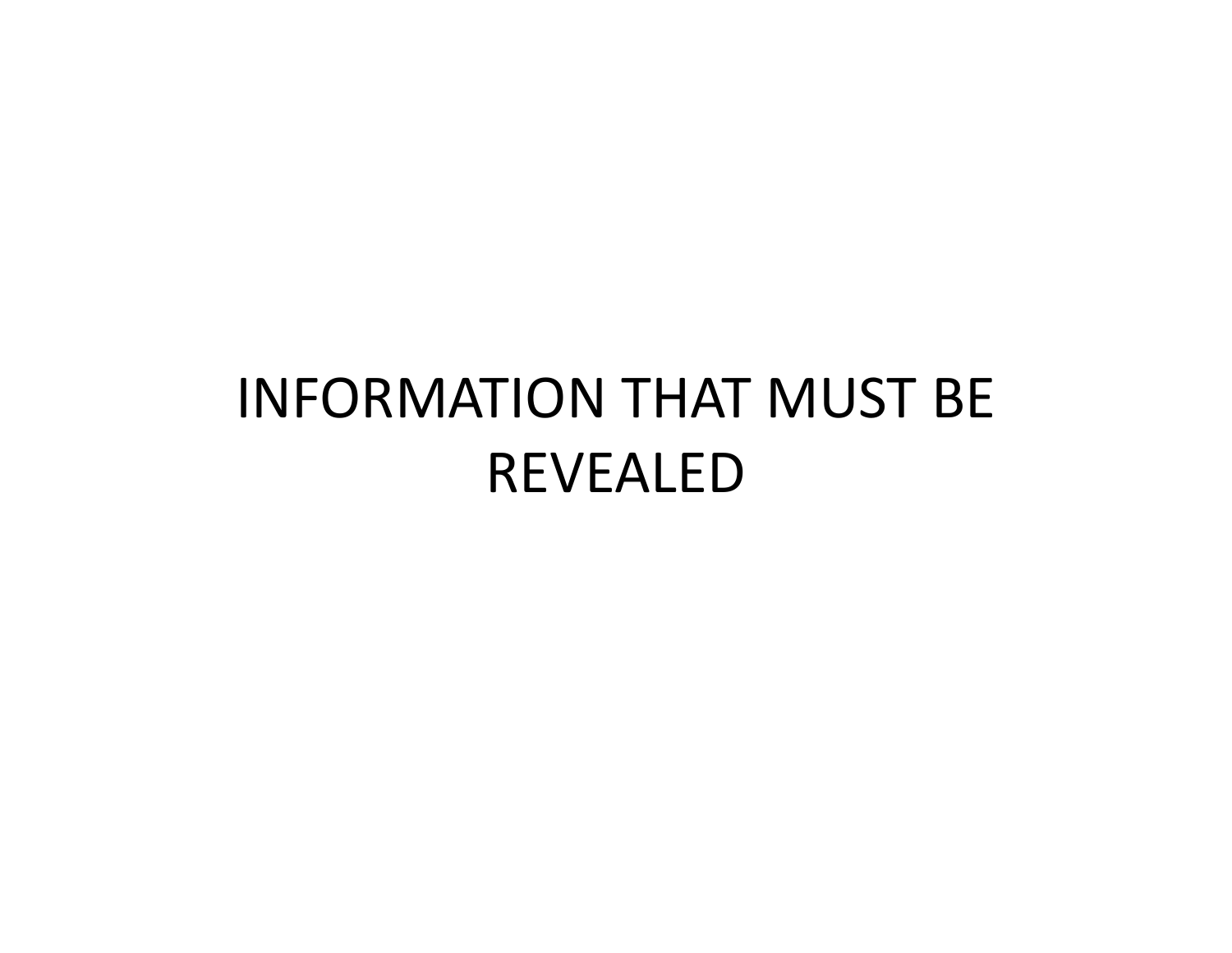- Waive record keeping:
	- – 20 Pa.C.S. Section 5601.3(b): "except as otherwise provided," an agent shall (4) "keep a record of all receipts, disbursements and transactions made on behalf of the principal"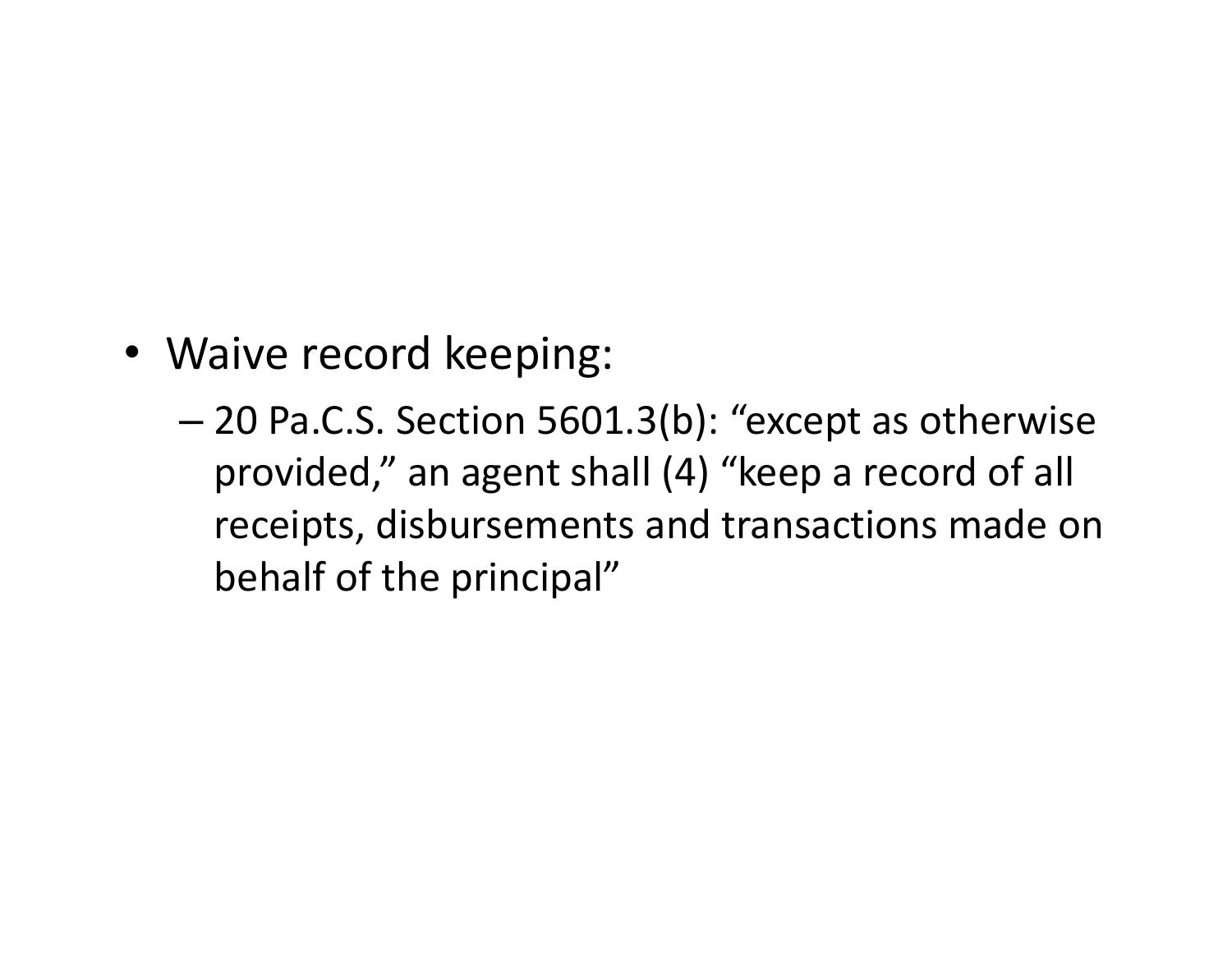## If accounting requested by party with standing:

- 5601.3(d)(1), must disclose receipts, disbursements, or transactions conducted on behalf of the principal
- 5601.3(d)(2), within 30 days of request, agent shall either comply with request or provide a writing or other record substantiating the reason additional time is needed, then agent receives another 30 days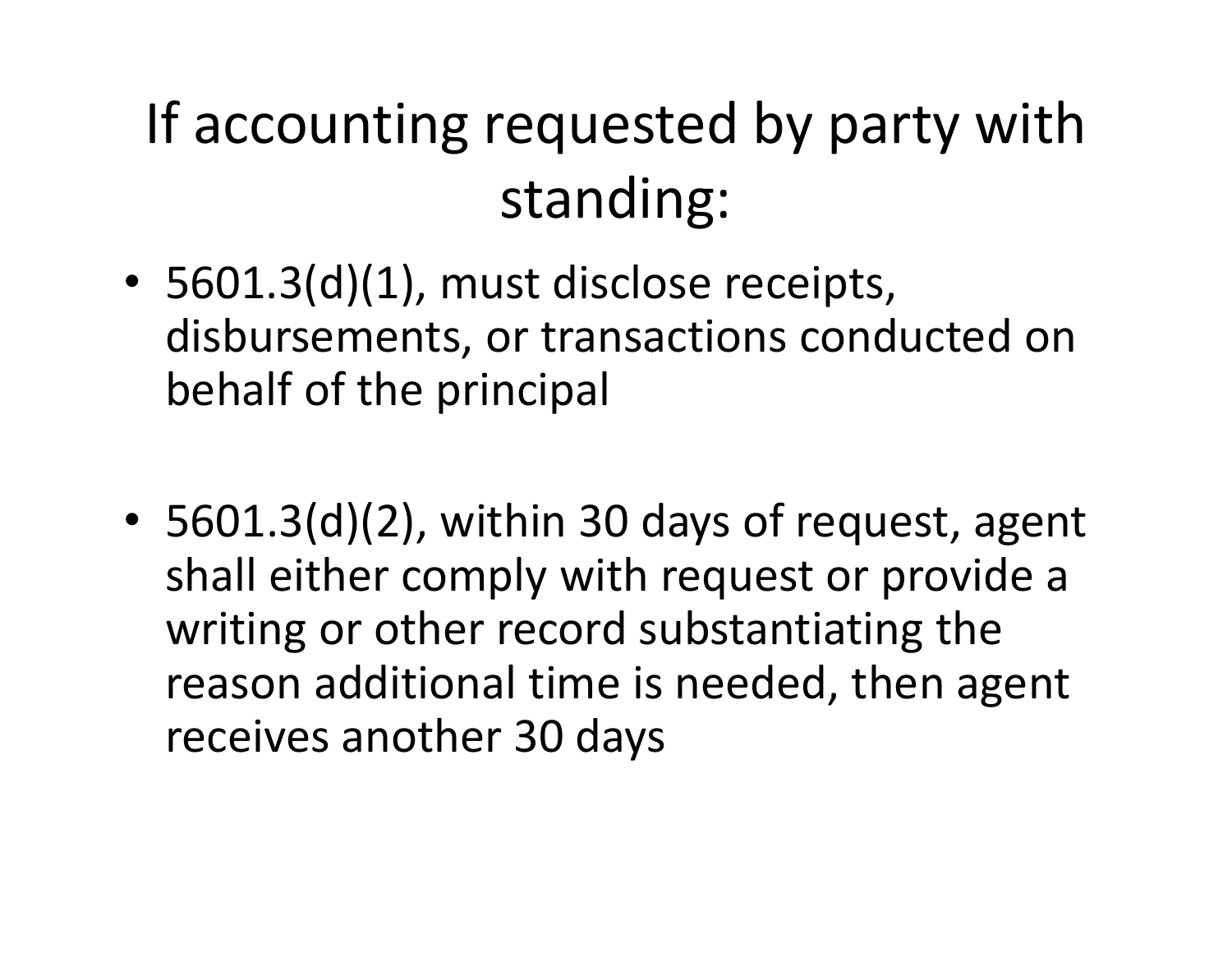### Principals of law and equity:

• 20 Pa.C.S. Section 5612: unless displaced by a provision of this chapter, the principles of law and equity supplement this chapter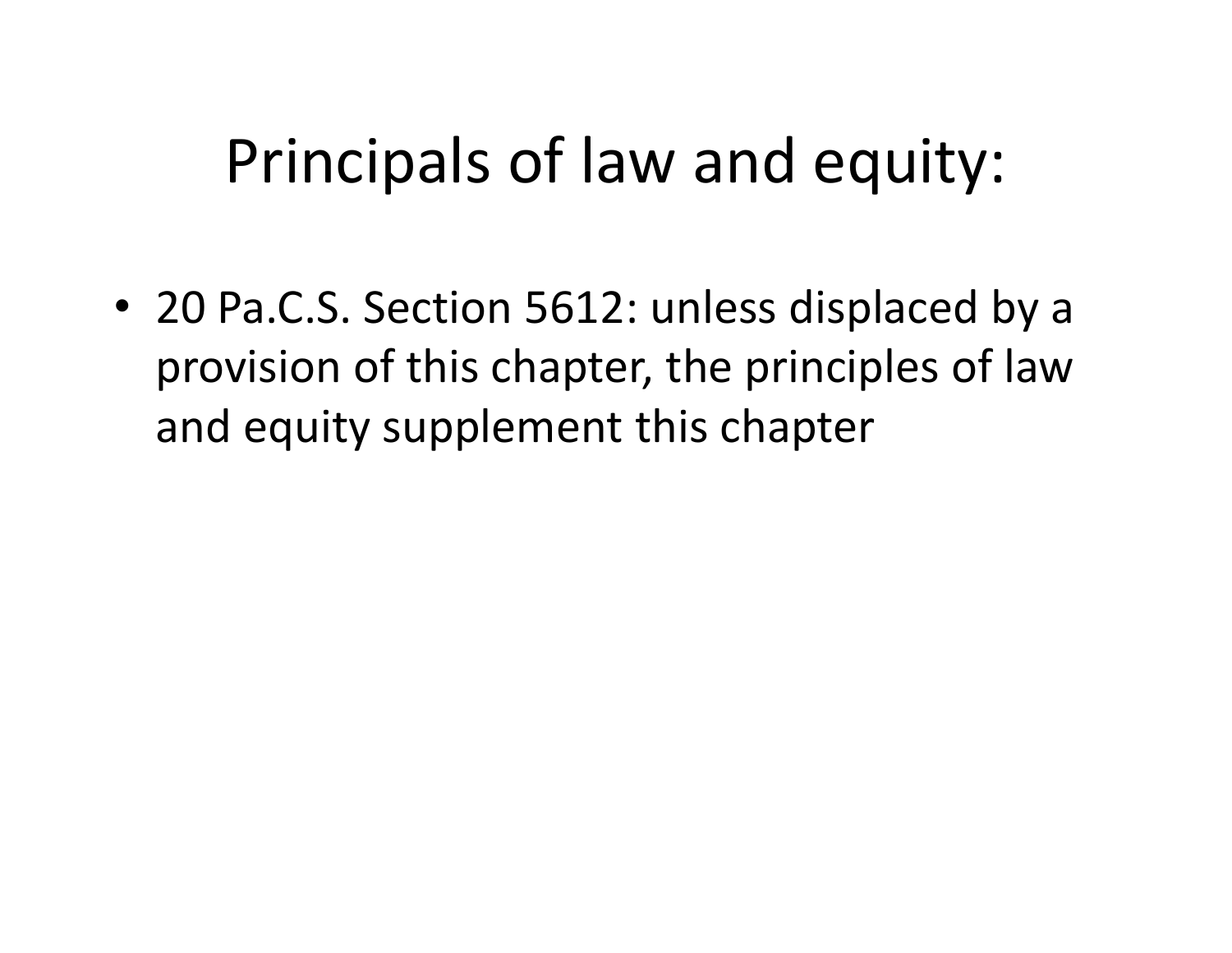## Old law:

• 20 Pa.C.S. Section 5601.2(e), agent and donee liable as equity and justice require if gift by agent is inconsistent with prudent estate planning or financial management, or with known or probable intent of principal with respect to disposition of estate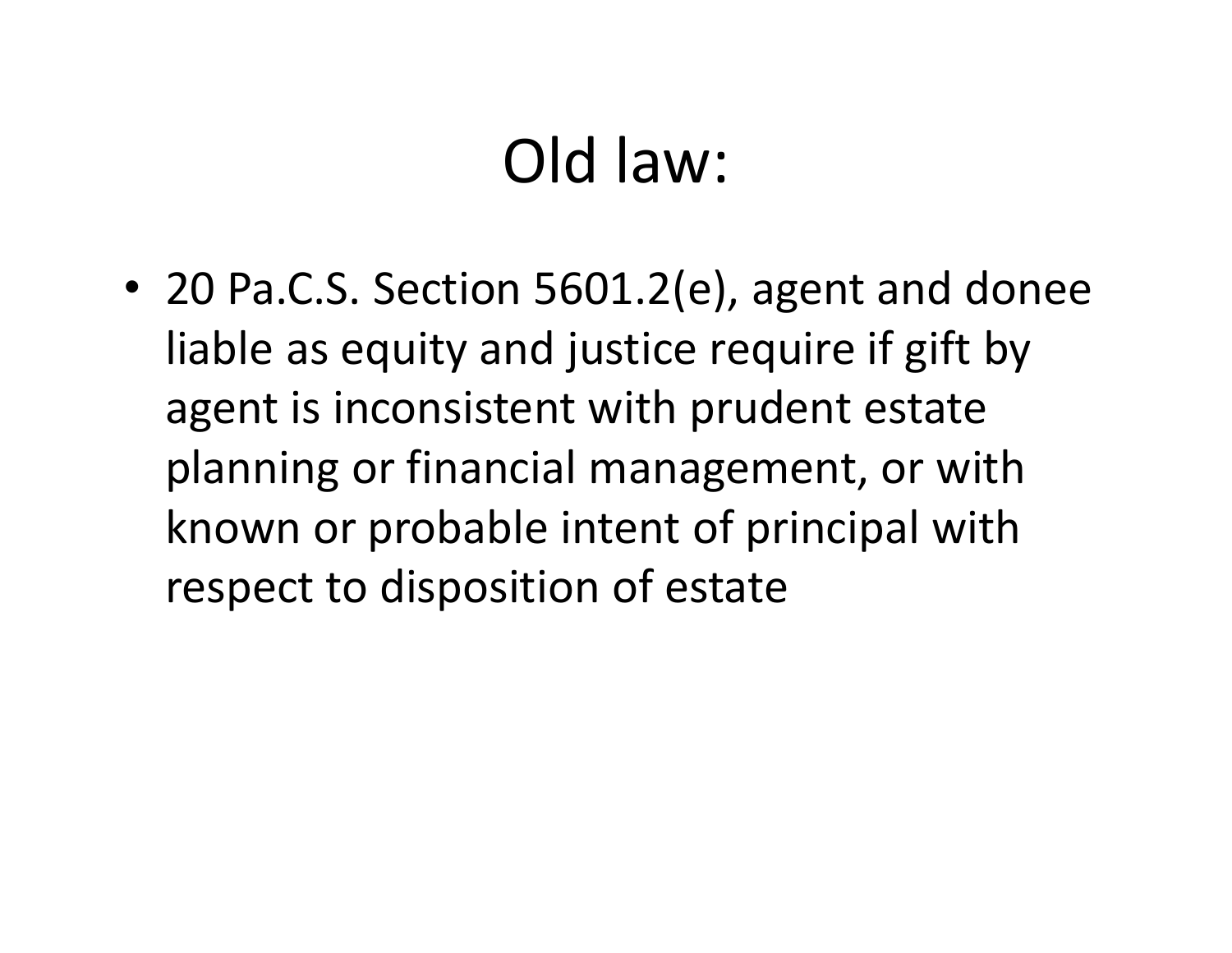## Old Law

- 20 Pa.C.S. Section 5601(e)(4), duty to keep records
- 20 Pa.C.S. Section 5605(d), discovery of information and records pertaining to acts of agent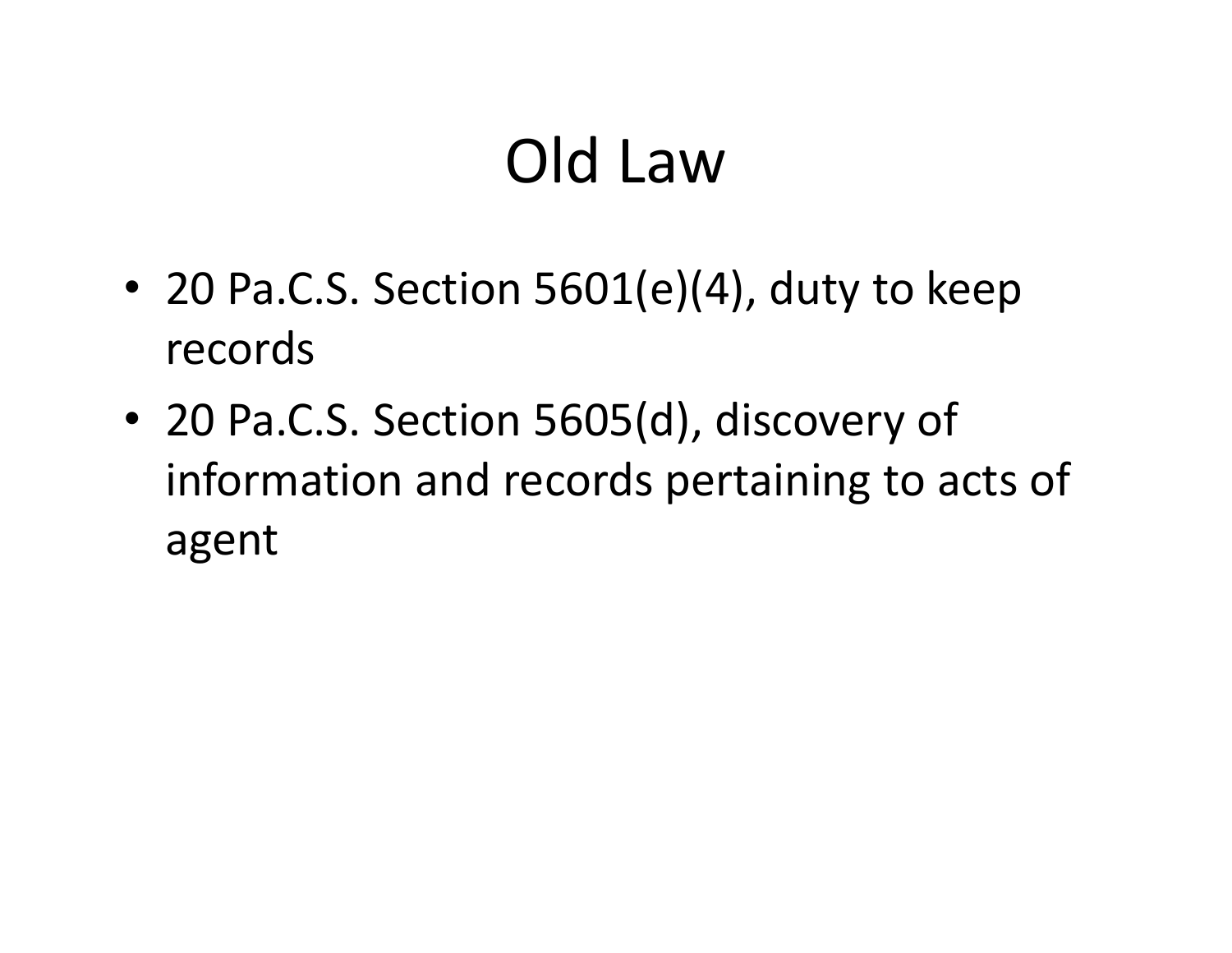### REMEDIES

- *In re: Estate of Slomski*, 987 A.2d 141 (Pa. 2009)
- *Vine v. Commonwealth*, 9 A.3d 1150 (Pa. 2010)
- *In re: Fiedler*, 2015 Pa.Super. 10
- *In re: Newcomer*: No. 653 WDA 2014 (Pa.Super. 2015)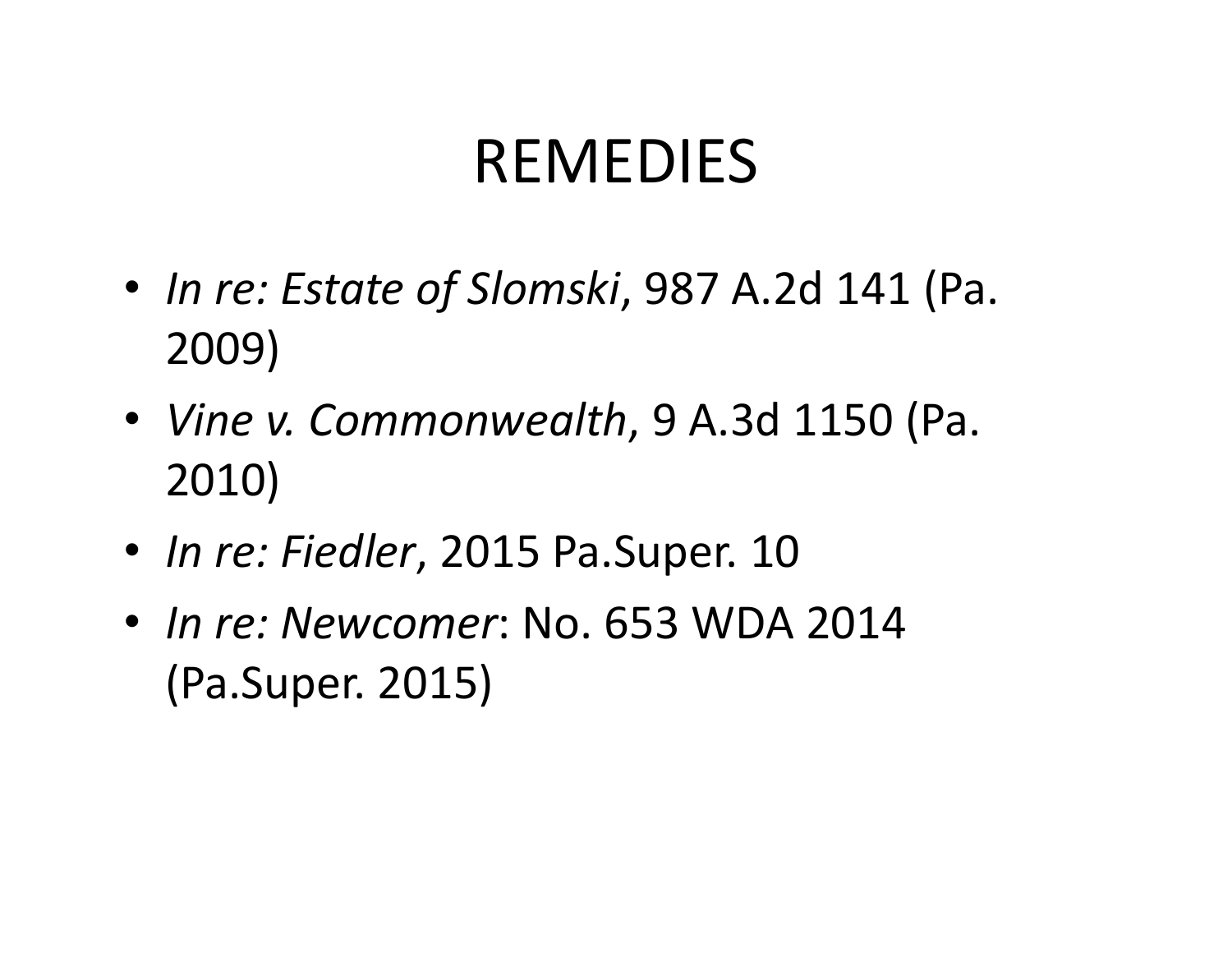#### Guardianships

• Parties in interest, 20 Pa.C.S. Section 5511, notice given to all people in the commonwealth who are sui juris if died without a will.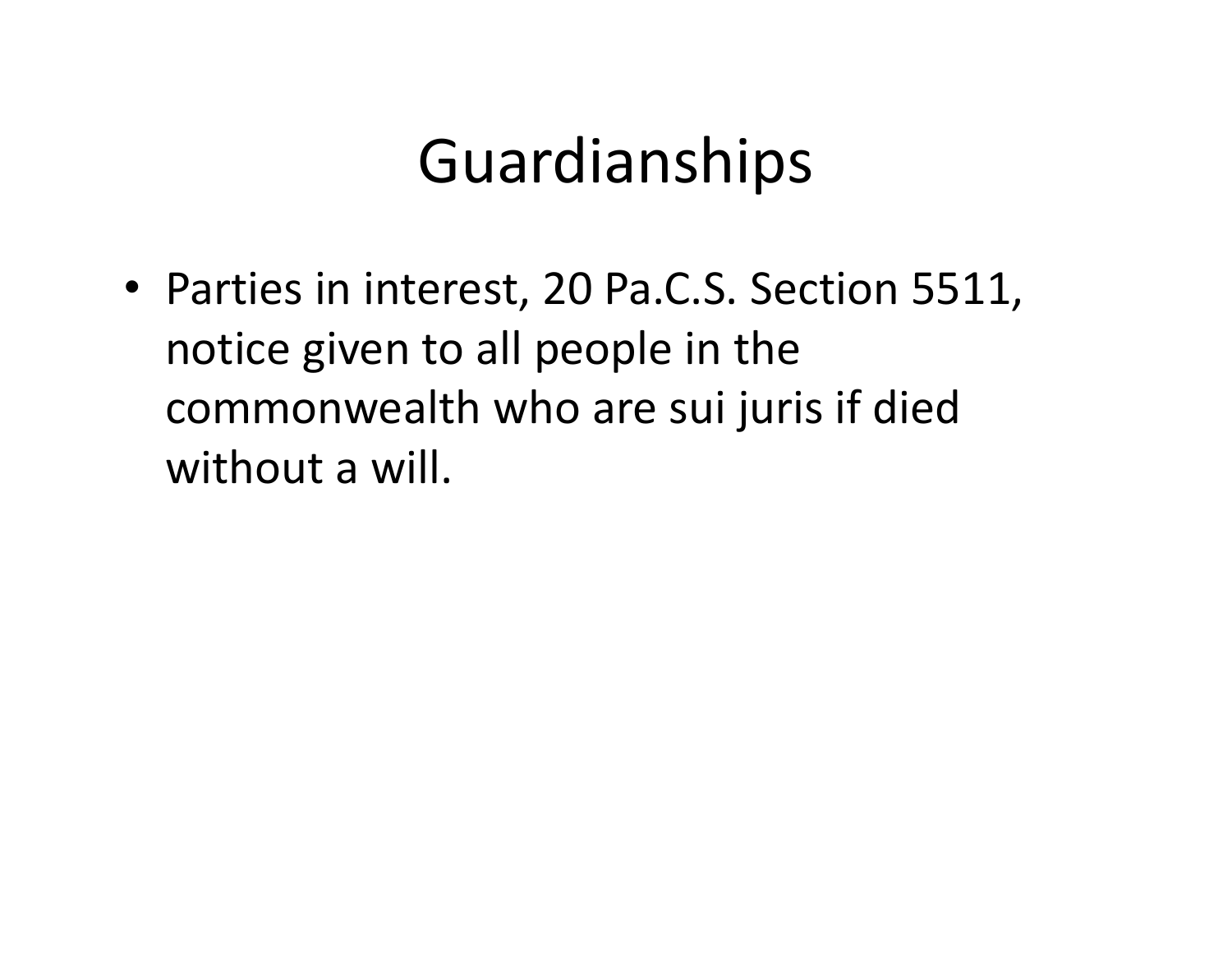20 Pa. C.S. Section 5533, notice to parties in interest, same administration of decedent's or minor's estate, 5534, judge or auditor rule on administrative expenses, guardian and attorney, all others claim against estate.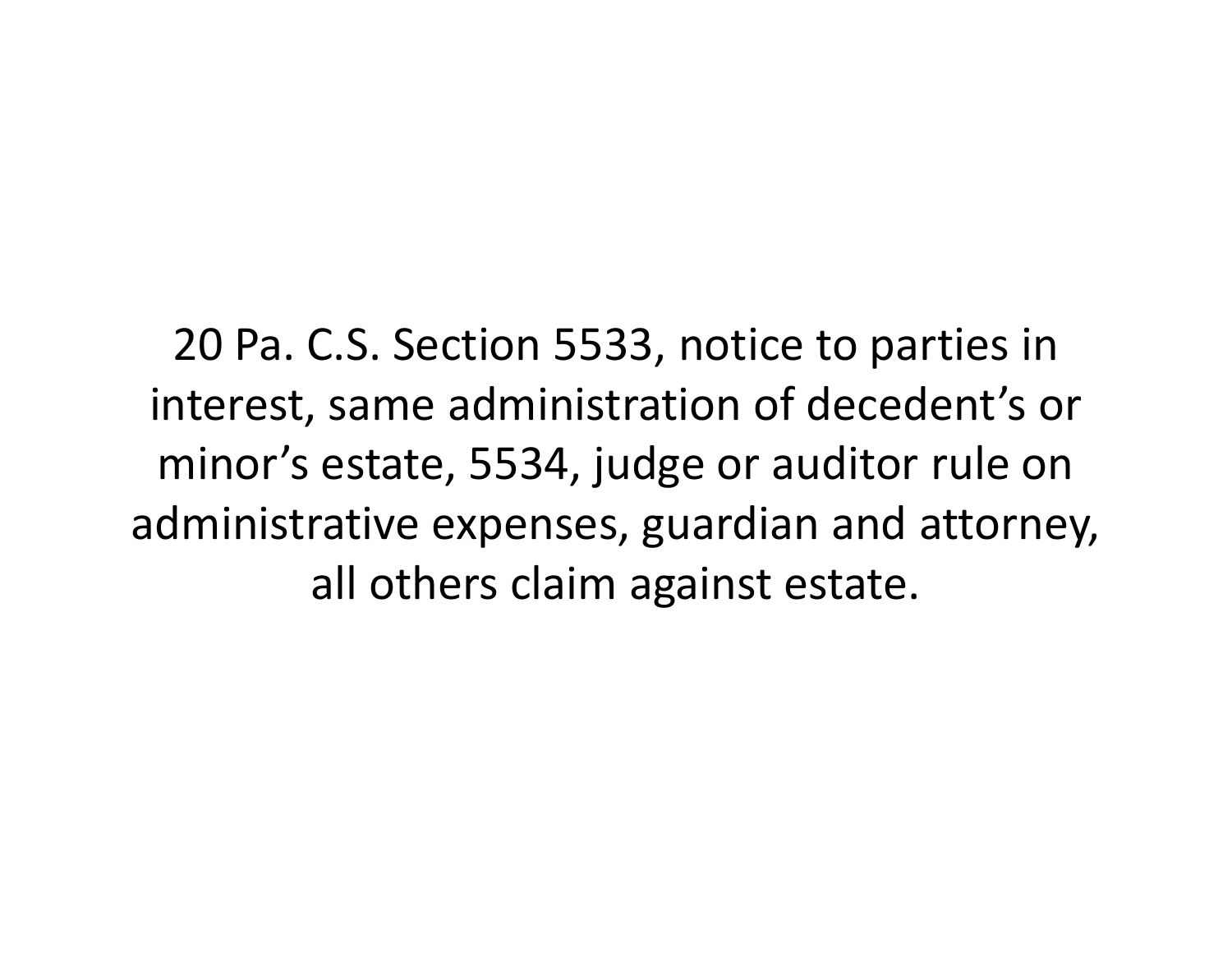- Parties in interest include next of kin and spouse when confirmation of a guardian account is sought. *In re: Painter*, 45 Pa. D. & C., 404 (Erie Cnty. 1943).
- An auditor can be appointed to review a guardian's account. *In re: Davidson's Estate*, 185 A. 782 (Pa.Super. 1936).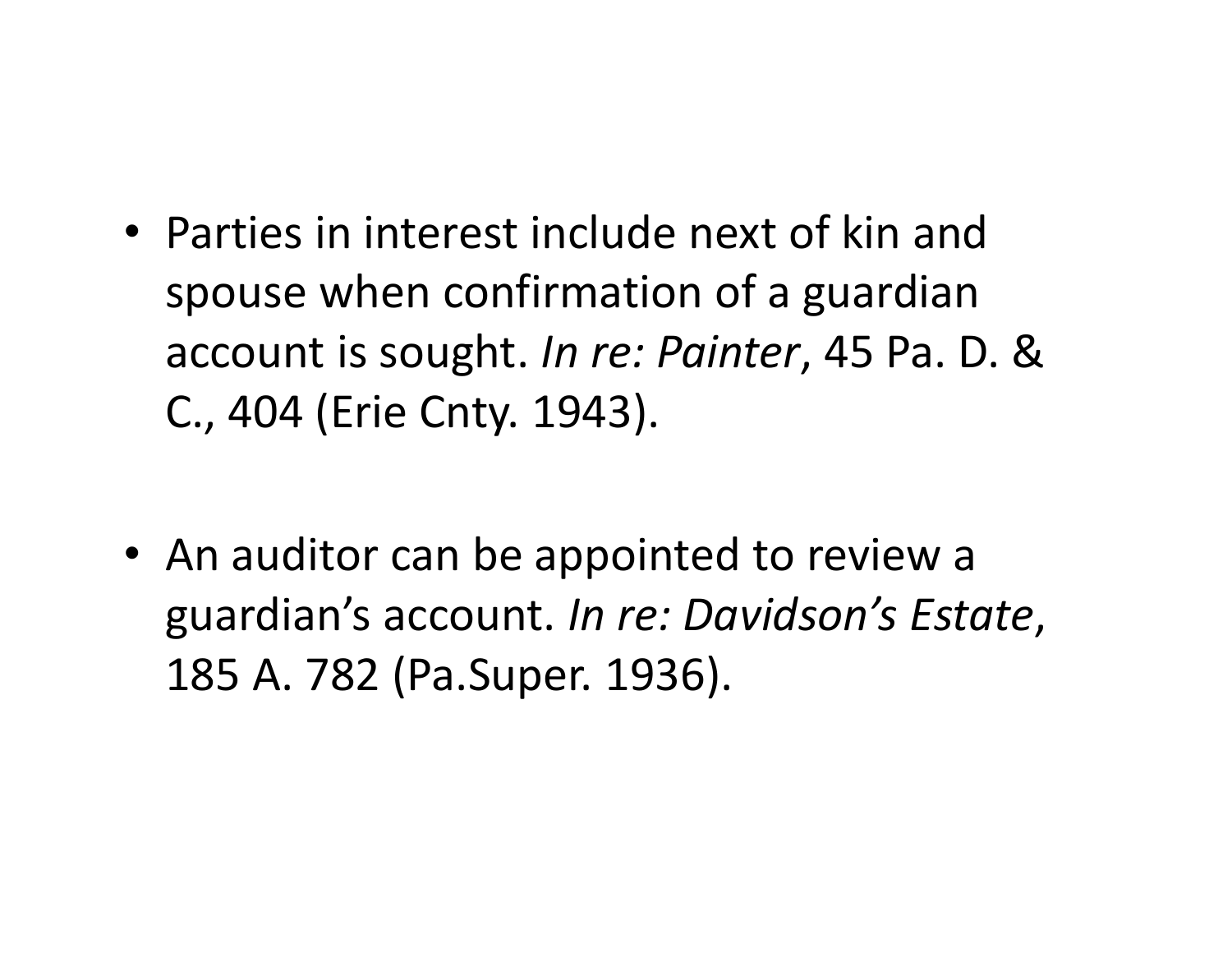#### Elder Law Task Force

#### •**To Supreme Court:**

- 4: review when limited guardianship appropriate
- 10: judges be informed if OAPSA previously involved
- 11: training for judges on assessment of capacity, conflicts of interest, evidence of elder abuse
- 17: Clerks of orphans court or court administration, responsible for failure to file reports
- 26: Bill of Rights of incapacitated person, time when served with petition
- 55: Revision of Orphans Court rules, assets of IP used for maintaining best possible quality of life
- To Office of Elder Justice in the Courts and Advisory Council on Elder Justice in the Courts
- 72: Training for individual guardians on liability and ethics
- $\bullet$  **To legislature:**
	- 99: Procedure for removing and replacing guardians be adopted into the probate code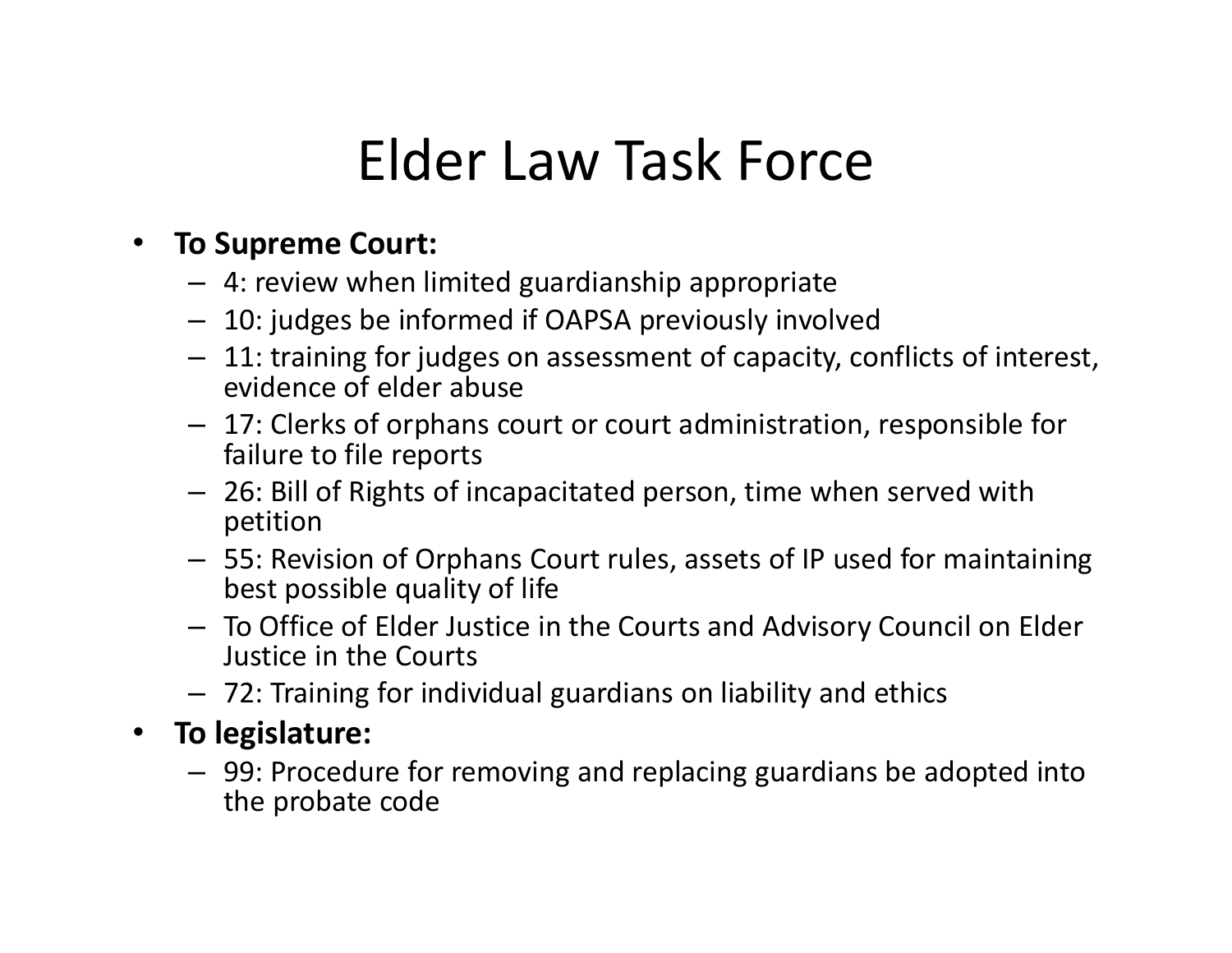#### New Orphans Court rules:

- Rule 14, petition consistent with state statute
- Rule 14.5, notice form shall be used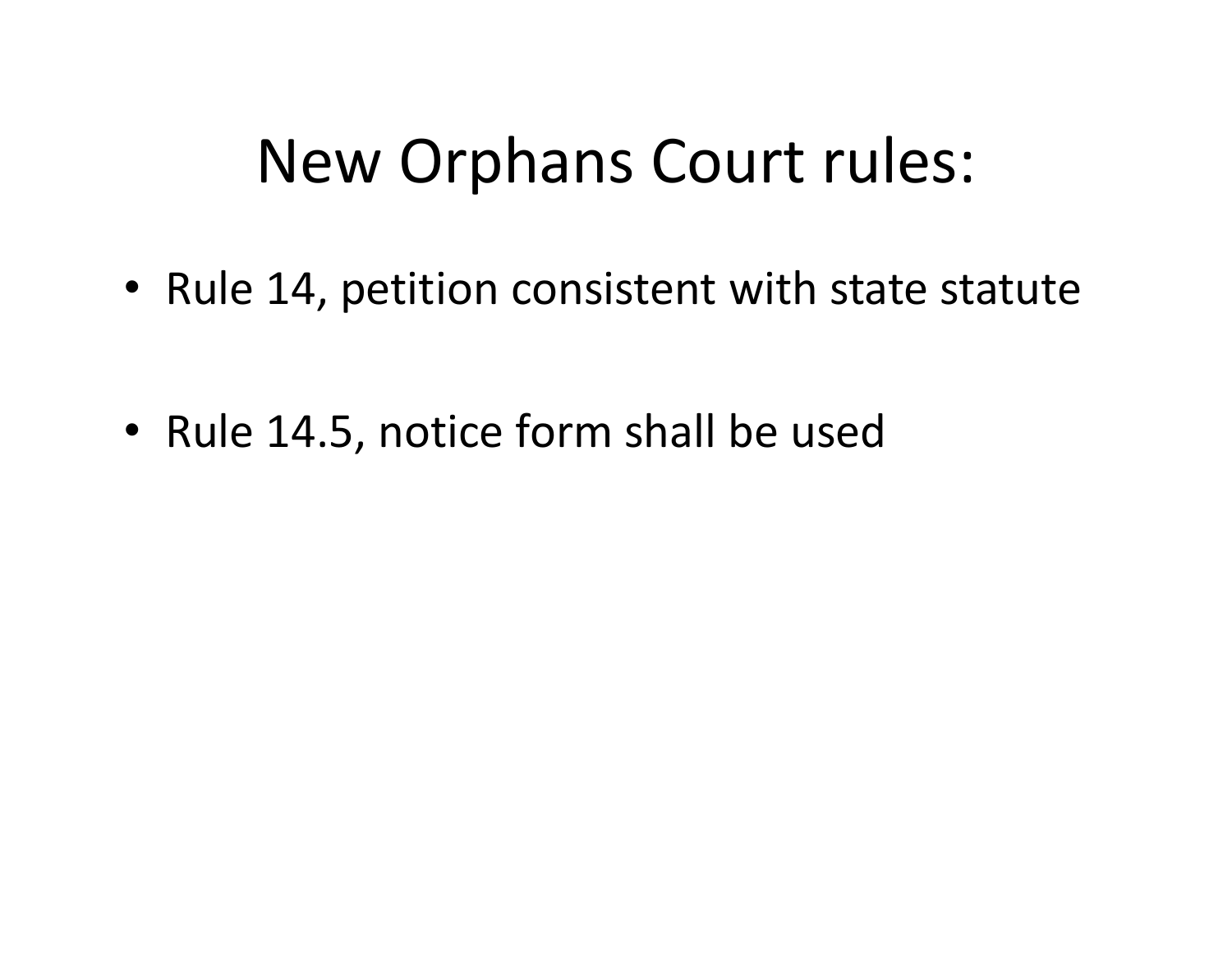### INFORMATION

• Annual report, 20 Pa.C.S. Section 5521(c), principal and income and how invested, income, expenditures, needs for which guardian provided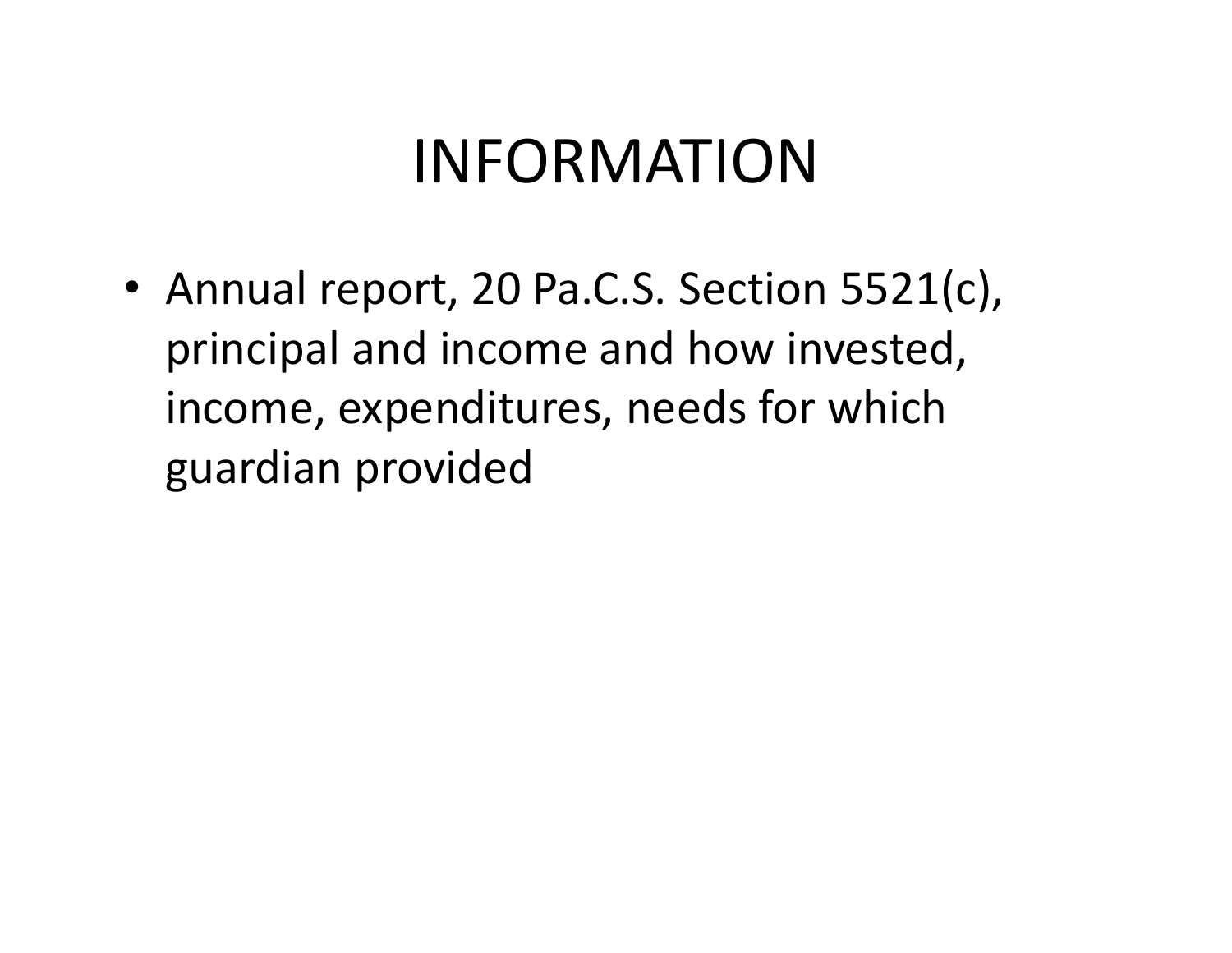#### REMEDIES

- *In Re: Falluco*, 791 A.2d 1177 (Pa.Super. 2002)
- *Griffith v. Commonwealth*, 399 A.2d 1191 (Pa.Commw. 1979)
- *In Re: Estate of Schram*, 696 A.2d 1206 (Pa.Commw. 1997)
- *Wilhelm v. Wilhelm*, 657 A.2d 34 (Pa.Super. 1995)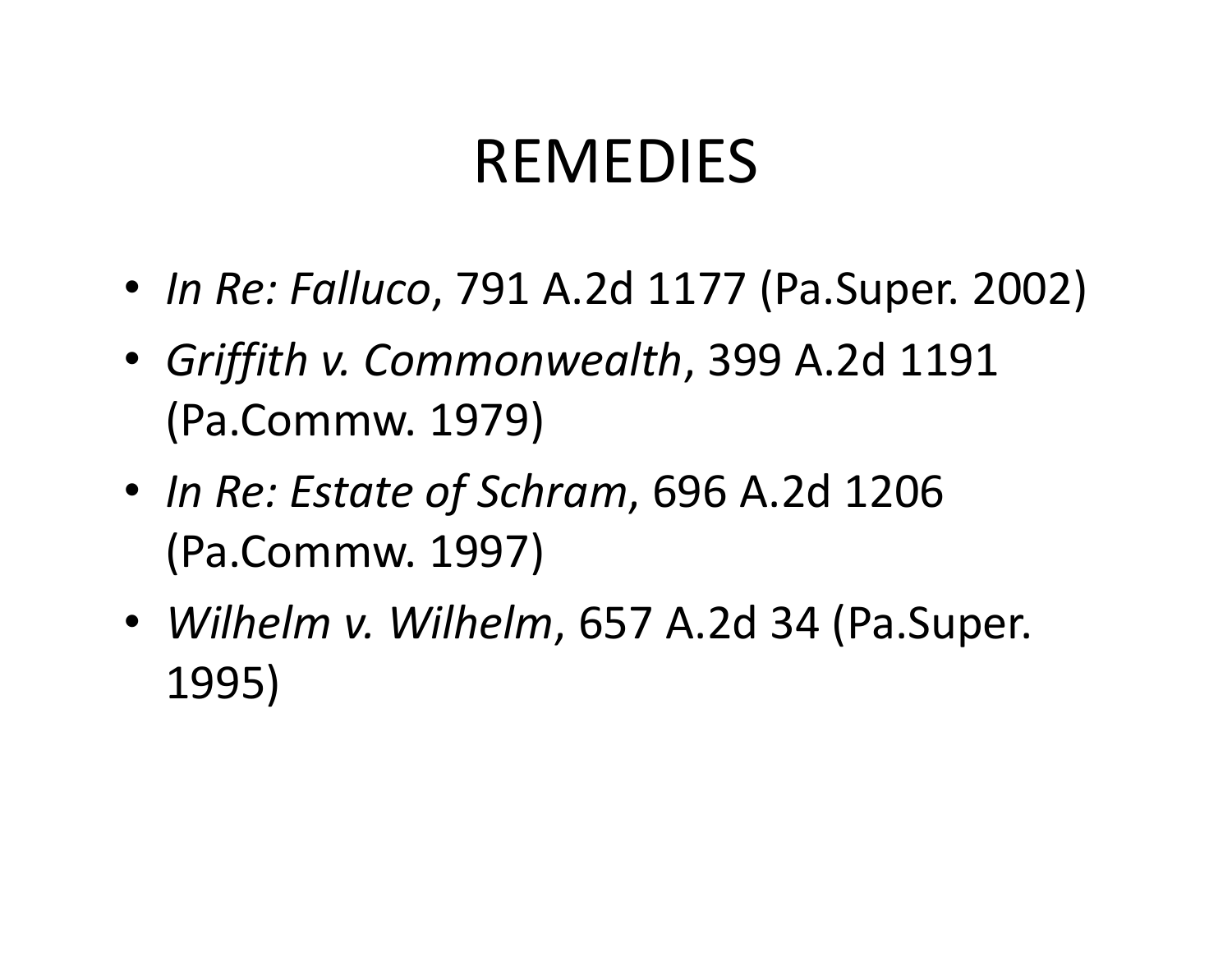#### The moral of the story? A fiduciary must be chosen carefully!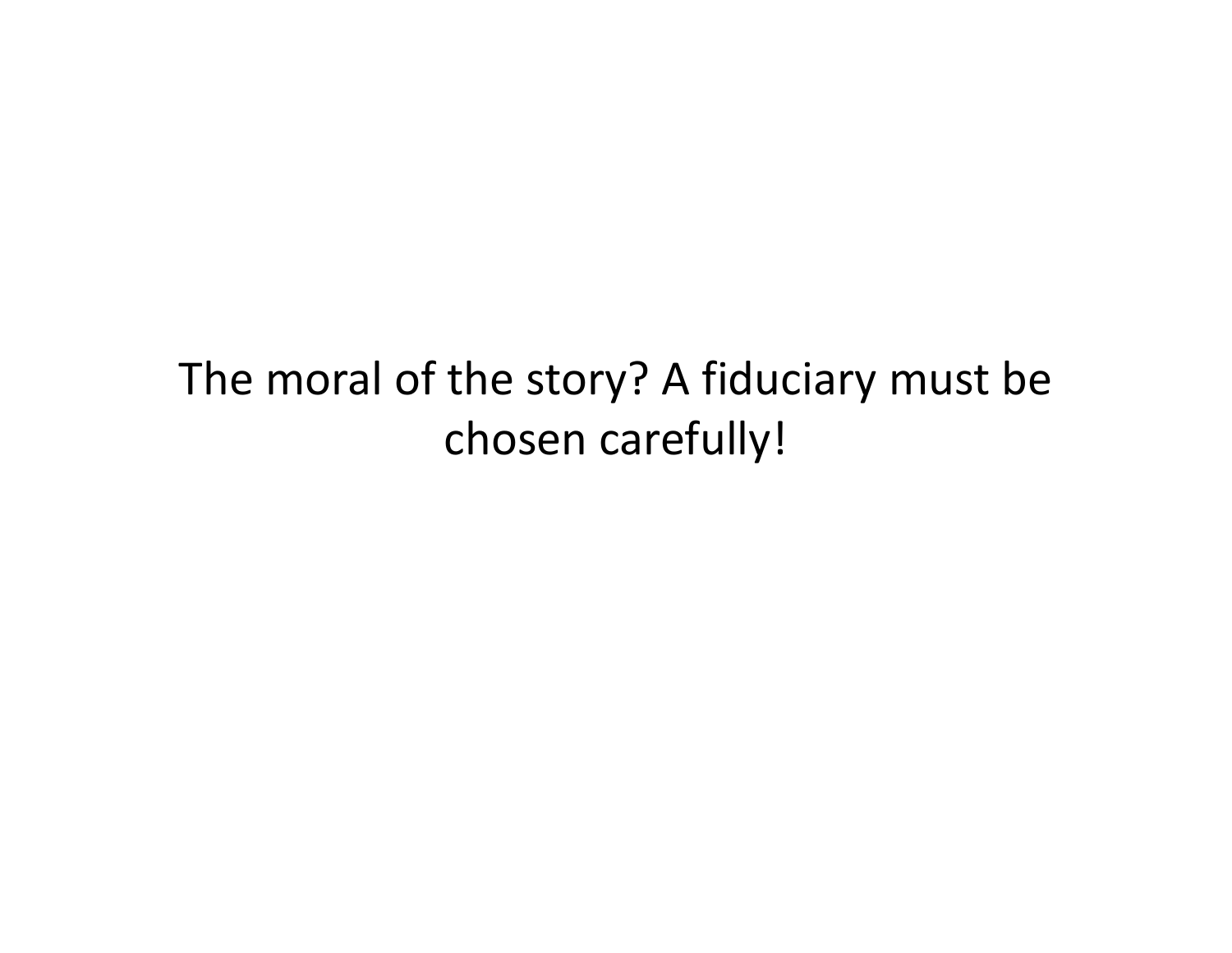#### Agent under a power of attorney

- When advising a client, encourage them to choose an Agent who is best suited to carry out the duties and responsibilities, and adhere to the wishes of the principal (or in the absence of known wishes, to act in the principal's best interest).
	- Avoid making choices solely to prevent hurt feelings or so that all children feel included and involved.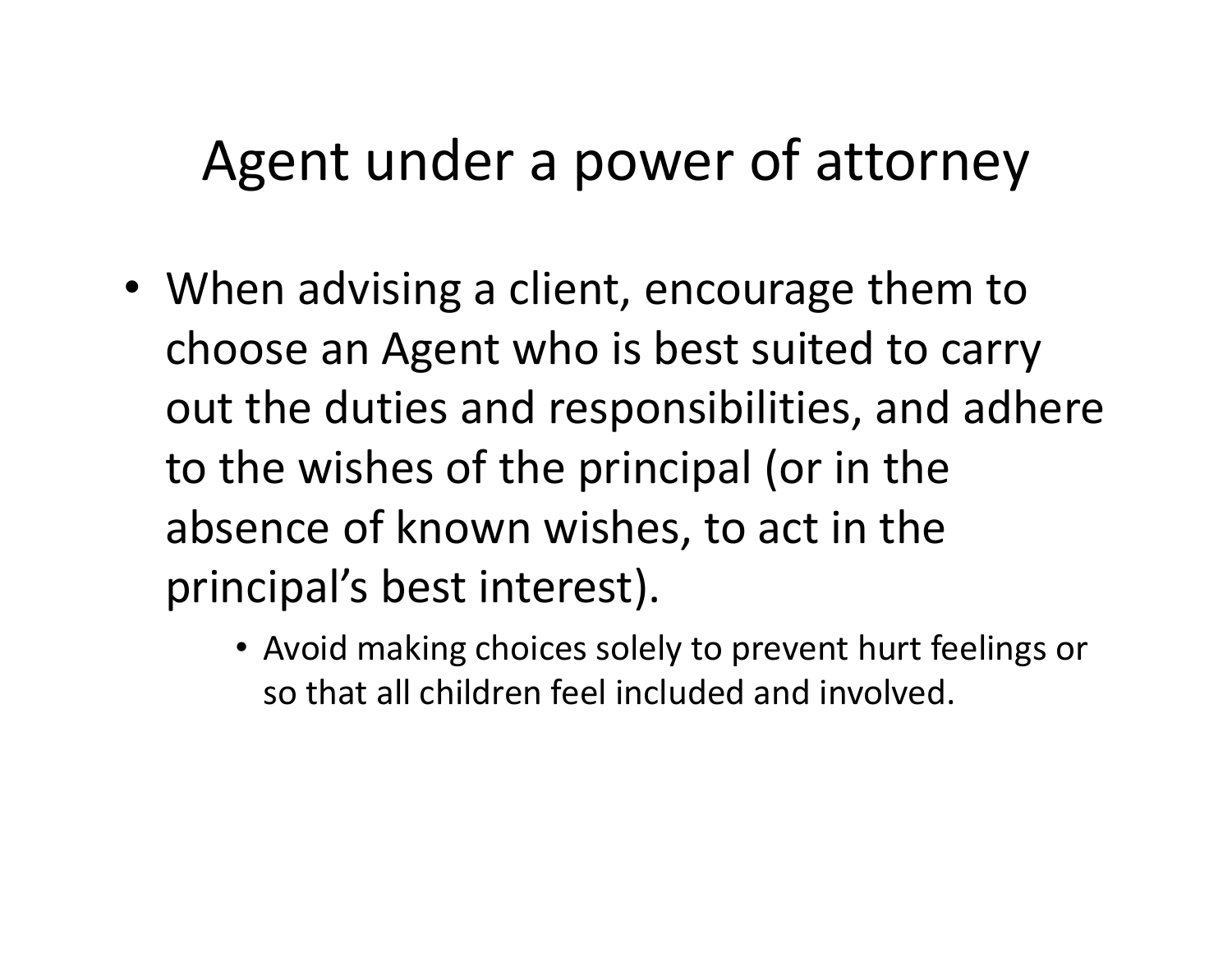## Guardian

• "The court has the power to place total control of a person's affairs in the hands of another. This great power creates the opportunity for great abuse." *In re Hyman*, 811 A.2d 605 (Pa.Super. 2002).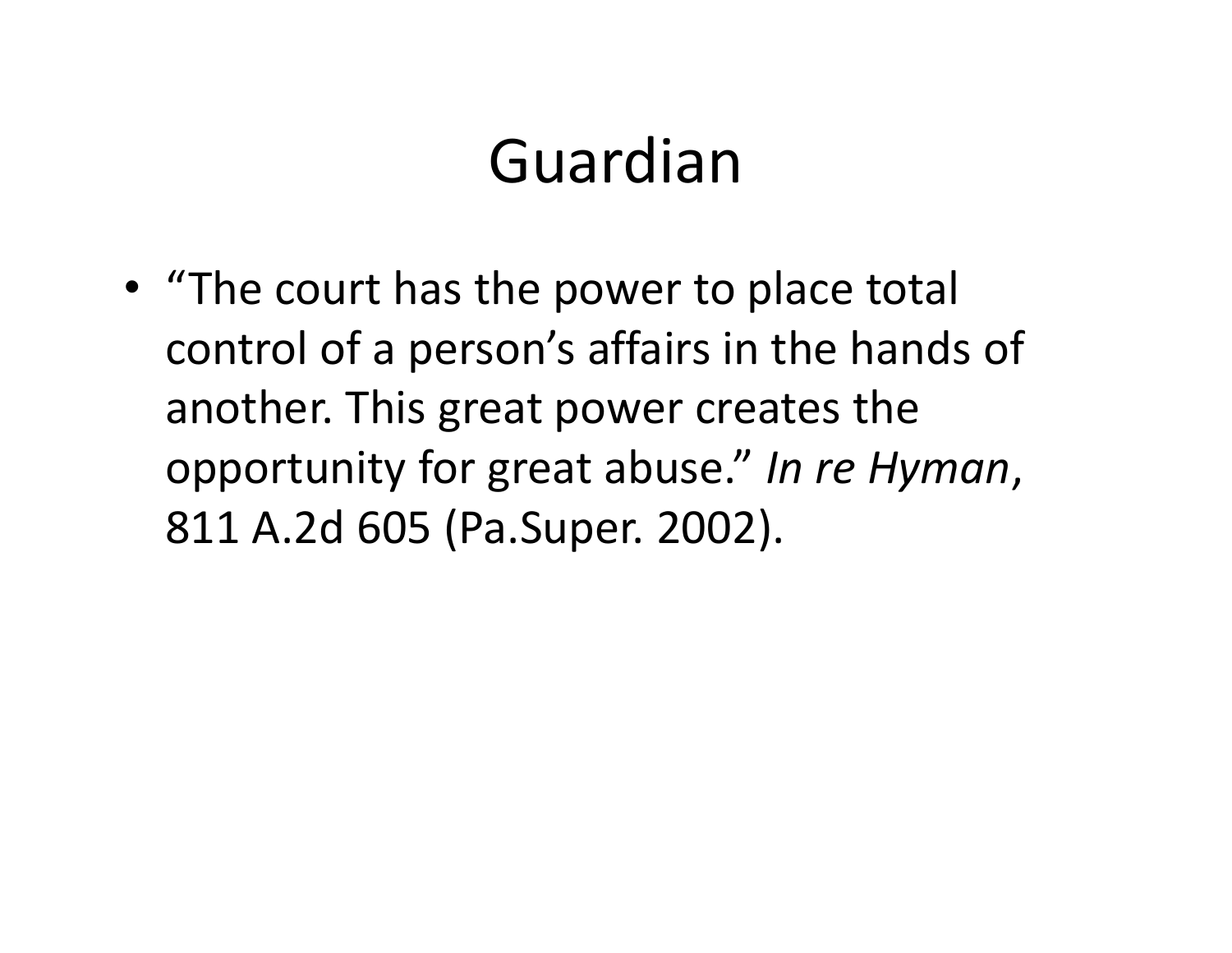- When a guardian of the person is required, courts should favor the appointment of a family member, when possible
	- "Family member" should not be limited to immediate family.
	- Courts should favor an individual who has been designated as a health care representative and if that person is not available, the Courts should consult 20 Pa.C.S. § 5461(d)(1) for guidance:
		- Spouse, unless action for divorce is pending
		- Adult child
		- Parent
		- Adult brother or sister
		- Adult grandchild
		- An adult who has knowledge of the principal's preferences and values, including religious and moral beliefs, to assess how the principal would make health care decisions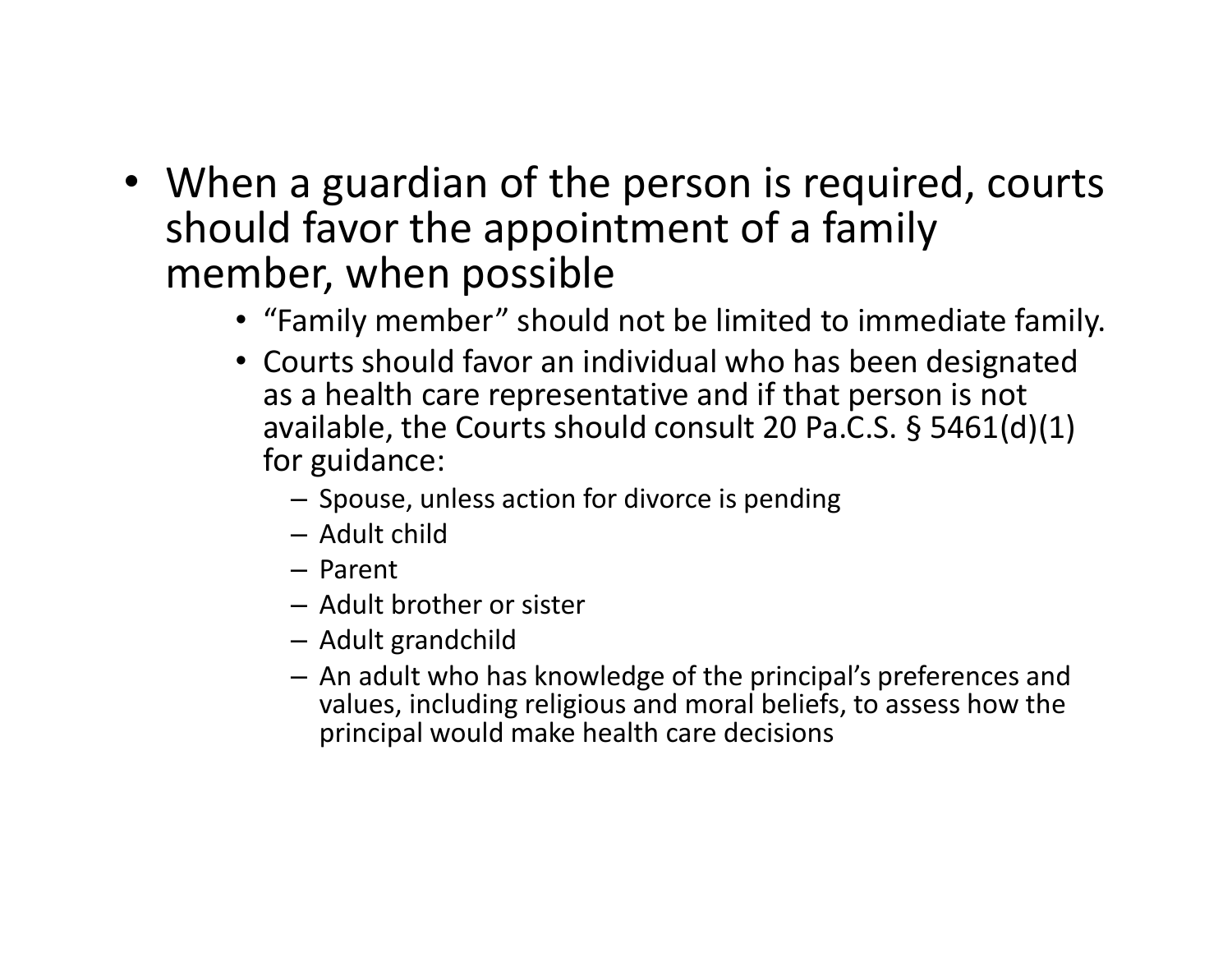- When a guardian of the estate is required, courts should favor the appointment of a family member when the estate consists of *minimal* asset, or when the proposed guardian has the skills and experience necessary to manage the estate and is able to obtain a bond or provide other assurance of financial responsibility.
	- In all other instances, the Elder Law Task Force Committee recommends that a qualified attorney, accountant, financial advisor, institutional trustee, or agency be proposed as the guardian of the estate.

– Easier said than done!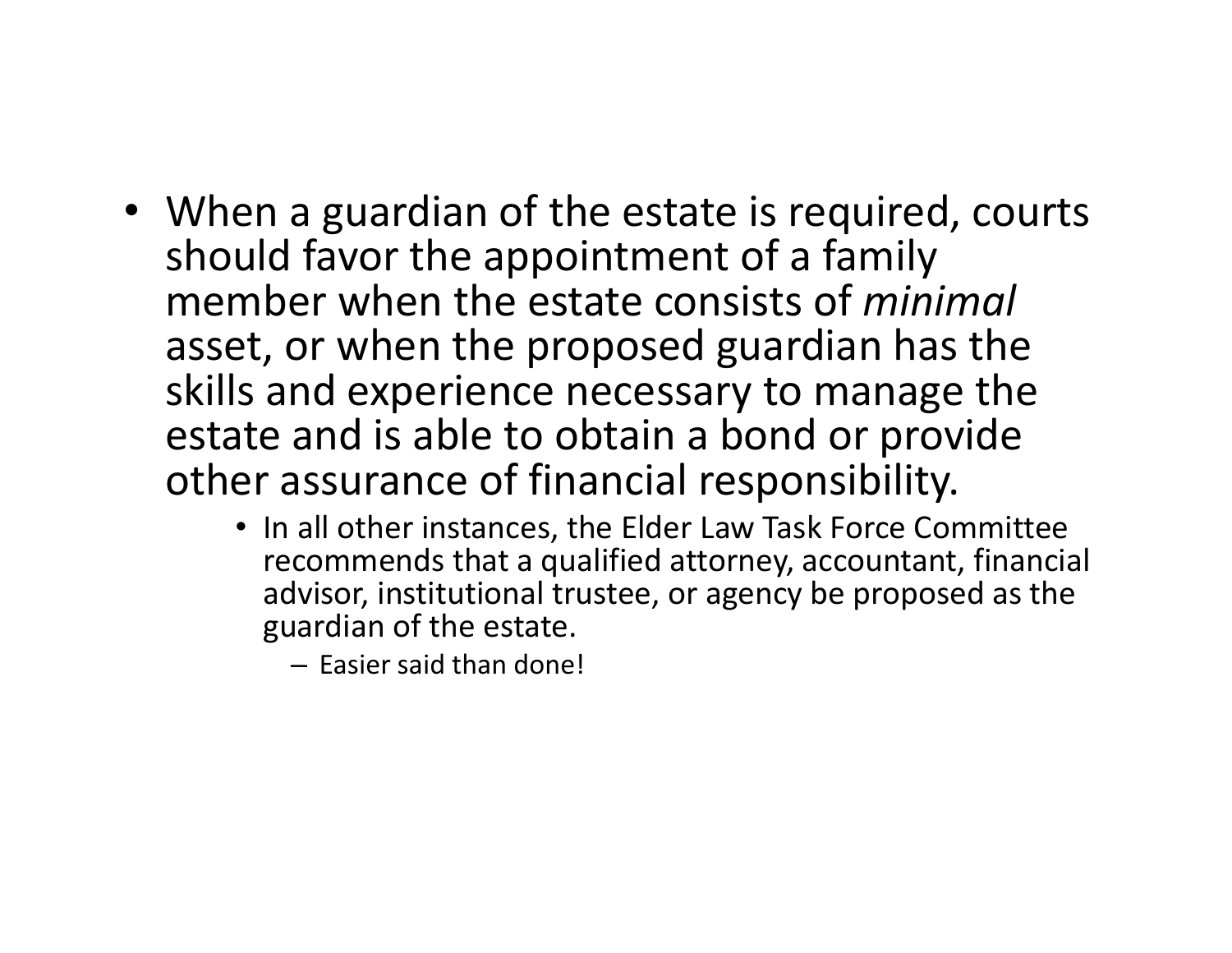## Qualification and screening of guardians

- 20 Pa.C.S. § 5511(f) "The court may appoint as guardian any qualified individual, a corporate fiduciary, a nonprofit corporation, a guardianship support agency."
	- This statute does not define what constitutes a "qualified individual."
		- No minimum education level, prior experience, special certification required
		- The Elder Law Task Force Committee recommended that all individual guardians, family and professional, be required to undergo Pennsylvania State Police criminal record check and an FBI clearance check.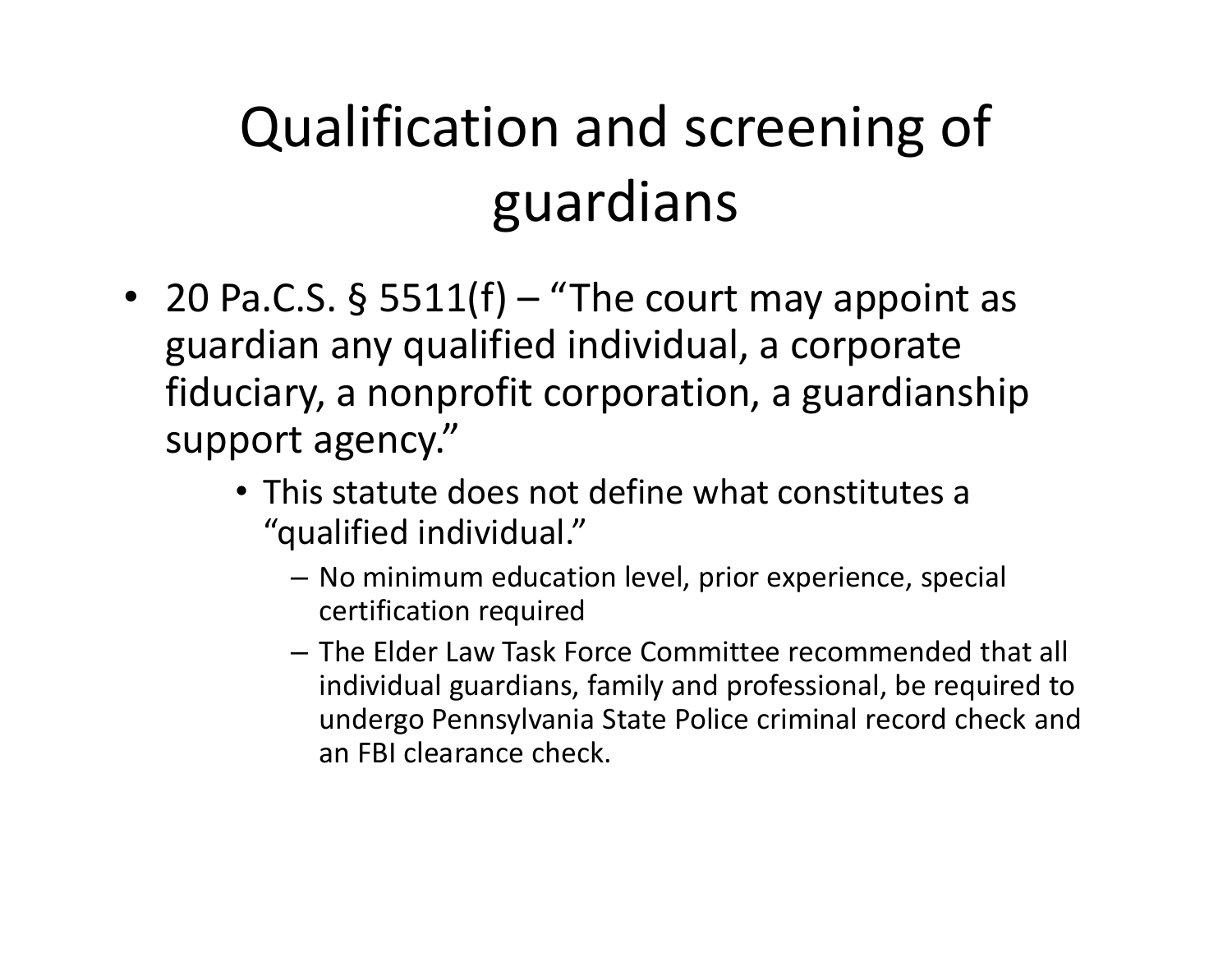## Guardian's scope of liability

- The guardian, as a fiduciary, shall manage the financial affairs of the person under guardianship in a way that maximizes the dignity, autonomy, and self‐ determination of the person
- There is currently no mandatory training for guardians regarding their ethical obligations and potential liabilities.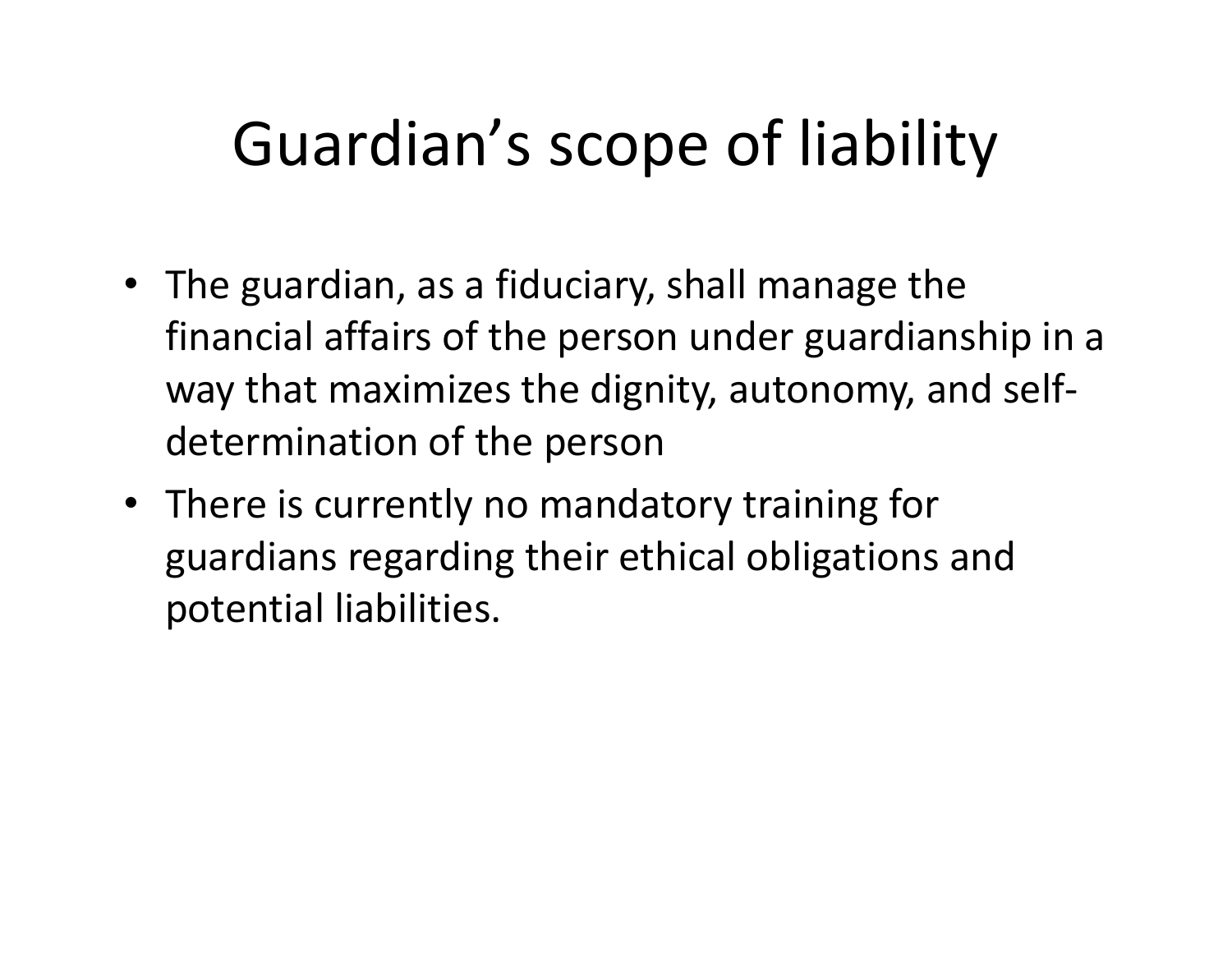• 20 Pa.C.S. § 5521(g) – In the absence of gross negligence, recklessness or intentional misconduct, a unit of local government, nonprofit corporation or guardianship support agency appointed as a guardian shall not be criminally liable or civilly liable for damages for performing duties as a guardian of the person.

– What about individuals?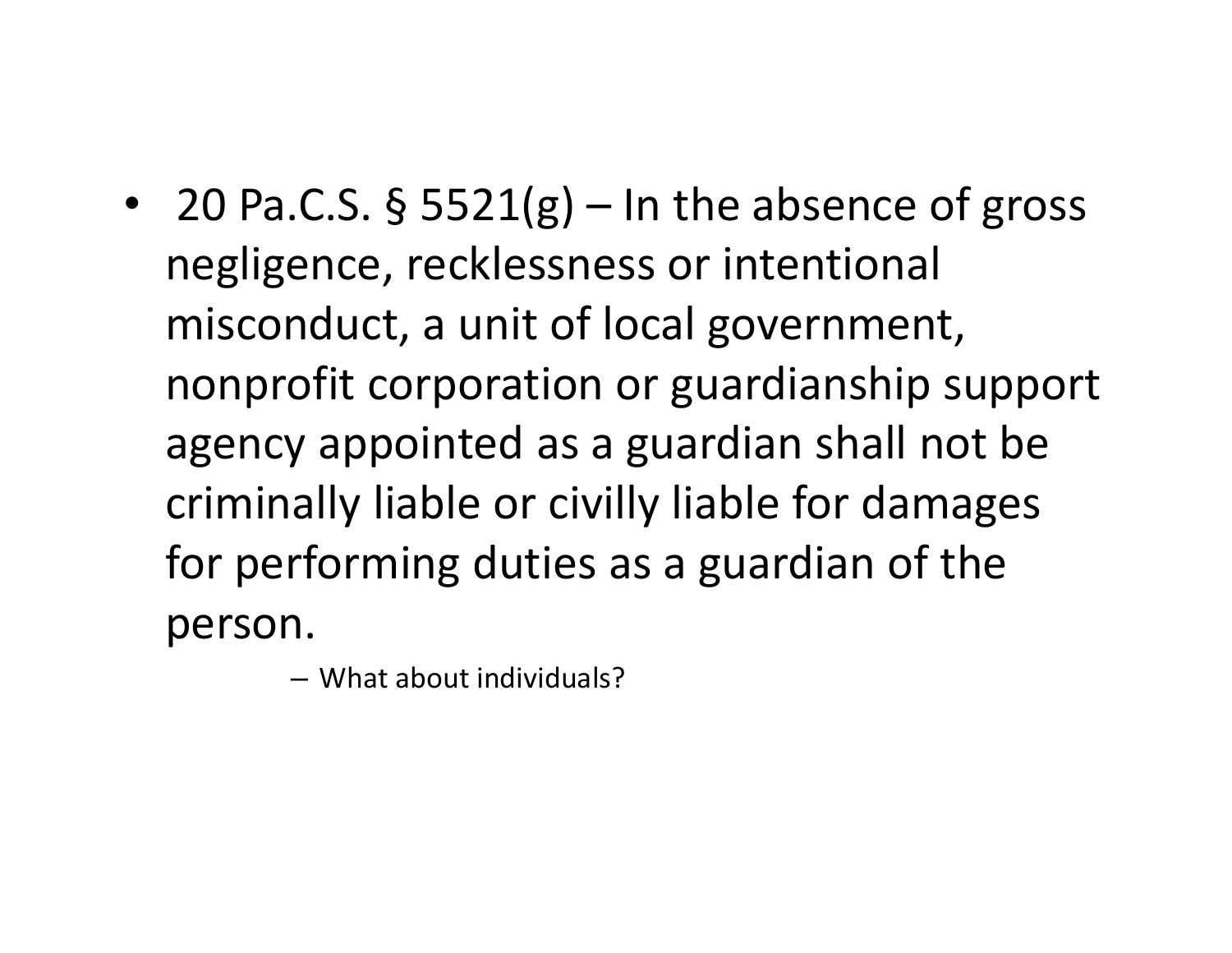- Prior proposed legislative change would have lowered the standard for liability of a non‐agency guardian of the person by requiring proof of gross negligence before the guardian could be held liable for his/her actions.
- Sharp divide among Elder Law Task Force committee members
	- Those opposed to the change pointed to the fact that the incapacitated person would have less protection and attracting people who will only serve if they have less responsibility is not in the best interests of the incapacitated person.
	- Those in favor of the change argued that where a guardian is making difficult health care decisions as an agent of the court, he or she should enjoy the limited immunities in the proposed legislation, otherwise family members might be unwilling to take on such difficult responsibilities.